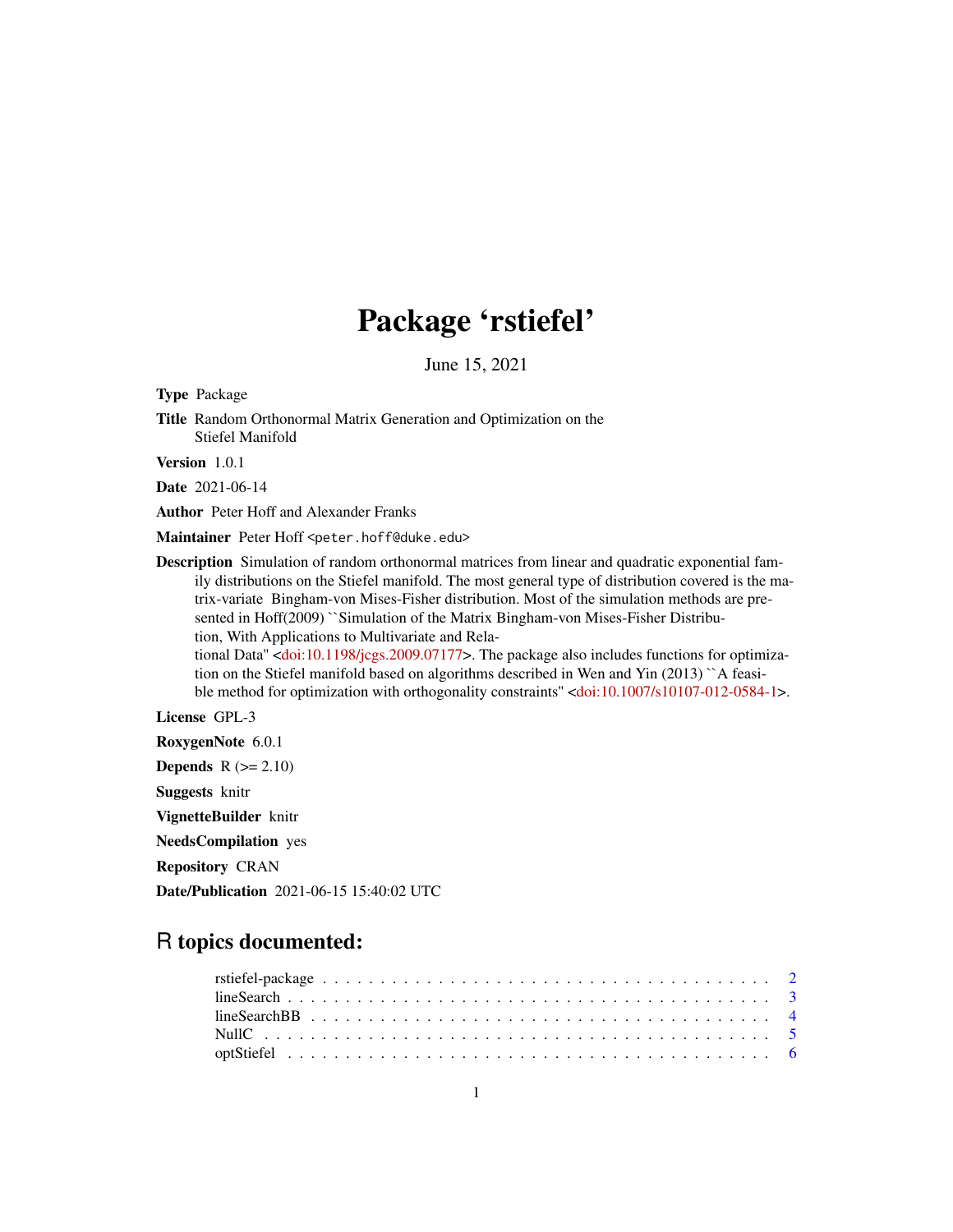<span id="page-1-0"></span>

| Index |  |  |  |  |  |  |  |  |  |  |  |  |  |  |  |  | 25 |
|-------|--|--|--|--|--|--|--|--|--|--|--|--|--|--|--|--|----|
|       |  |  |  |  |  |  |  |  |  |  |  |  |  |  |  |  |    |
|       |  |  |  |  |  |  |  |  |  |  |  |  |  |  |  |  |    |
|       |  |  |  |  |  |  |  |  |  |  |  |  |  |  |  |  |    |
|       |  |  |  |  |  |  |  |  |  |  |  |  |  |  |  |  |    |
|       |  |  |  |  |  |  |  |  |  |  |  |  |  |  |  |  |    |
|       |  |  |  |  |  |  |  |  |  |  |  |  |  |  |  |  |    |
|       |  |  |  |  |  |  |  |  |  |  |  |  |  |  |  |  |    |
|       |  |  |  |  |  |  |  |  |  |  |  |  |  |  |  |  |    |
|       |  |  |  |  |  |  |  |  |  |  |  |  |  |  |  |  |    |
|       |  |  |  |  |  |  |  |  |  |  |  |  |  |  |  |  |    |
|       |  |  |  |  |  |  |  |  |  |  |  |  |  |  |  |  |    |
|       |  |  |  |  |  |  |  |  |  |  |  |  |  |  |  |  |    |
|       |  |  |  |  |  |  |  |  |  |  |  |  |  |  |  |  |    |
|       |  |  |  |  |  |  |  |  |  |  |  |  |  |  |  |  |    |
|       |  |  |  |  |  |  |  |  |  |  |  |  |  |  |  |  |    |

| rstiefel-package | Random Orthonormal Matrix Generation on the Stiefel Manifold #'<br>Simulation of random orthonormal matrices from linear and quadratic<br>exponential family distributions on the Stiefel manifold. The most gen-<br>eral type of distribution covered is the matrix-variate Bingham-von<br>Mises-Fisher distribution. Most of the simulation methods are pre-<br>sented in Hoff(2009) "Simulation of the Matrix Bingham-von Mises-<br>Fisher Distribution, With Applications to Multivariate and Relational<br>Data" $\langle$ doi:10.1198/jcgs.2009.07177>. The package also includes<br>functions for optimzation on the Stiefel manifold based on algoirthms |
|------------------|------------------------------------------------------------------------------------------------------------------------------------------------------------------------------------------------------------------------------------------------------------------------------------------------------------------------------------------------------------------------------------------------------------------------------------------------------------------------------------------------------------------------------------------------------------------------------------------------------------------------------------------------------------------|
|                  | described in Wen and Yin (2013) "A feasible method for optimization<br>with orthogonality constraints" < $doi:10.1007/s10107-012-0584-1$ >.                                                                                                                                                                                                                                                                                                                                                                                                                                                                                                                      |

# Description

| Package: | rstiefel   |
|----------|------------|
| Type:    | Package    |
| Version: | 1.0.0      |
| Date:    | 2019-02-18 |
| License: | GPL-3      |
|          |            |

# Author(s)

Peter Hoff Alex Franks Maintainer: Peter Hoff <peter.hoff@duke.edu>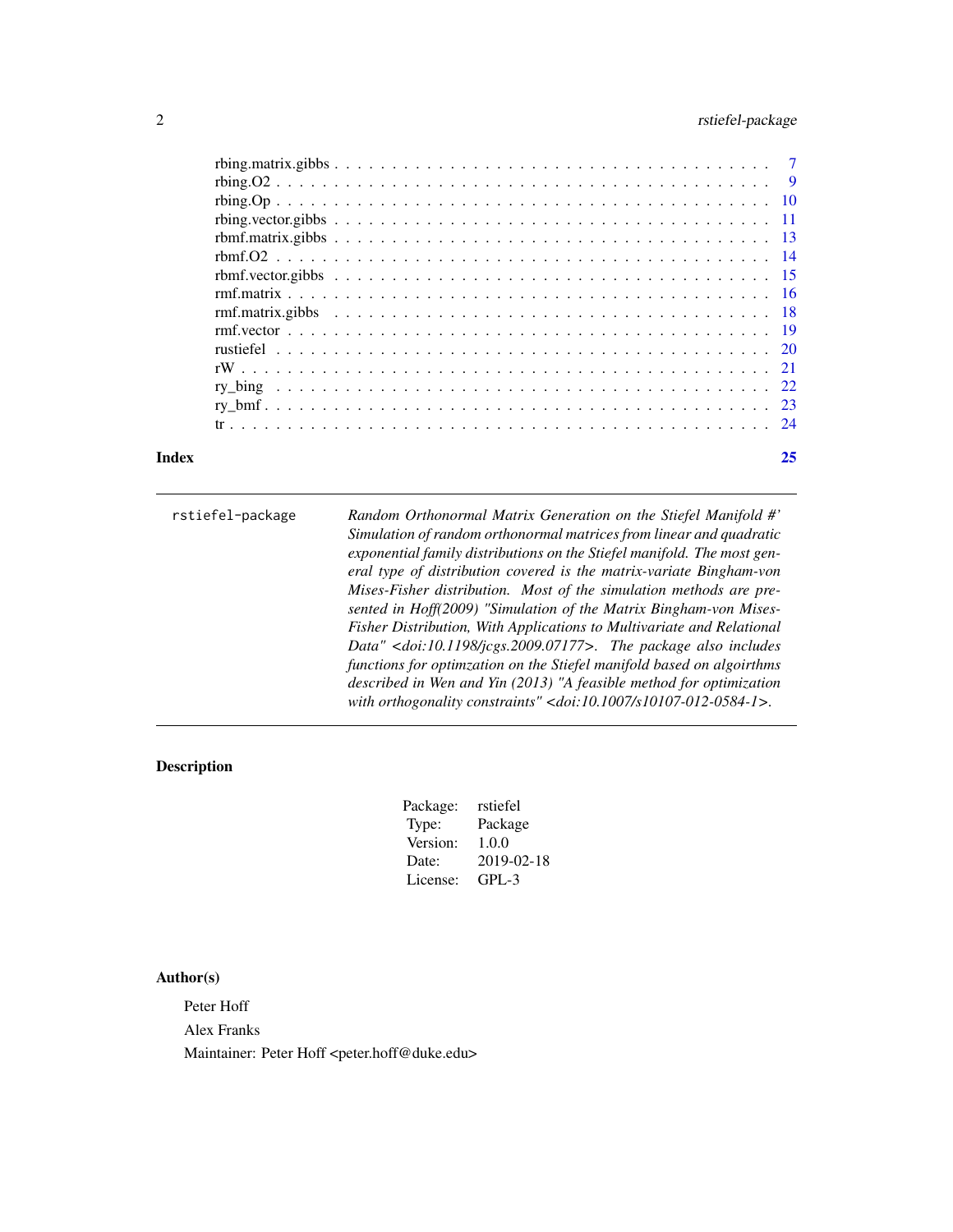#### <span id="page-2-0"></span>lineSearch 3

#### References

Hoff(2009)

#### Examples

```
Z<-matrix(rnorm(10*5),10,5) ; A<-t(Z)%*%Z
B<-diag(sort(rexp(5),decreasing=TRUE))
U<-rbing.Op(A,B)
U<-rbing.matrix.gibbs(A,B,U)
U<-rmf.matrix(Z)
U<-rmf.matrix.gibbs(Z,U)
```

| lineSearch | A curvilinear search on the Stiefel manifold (Wen and Yin 2013, Algo |
|------------|----------------------------------------------------------------------|
|            |                                                                      |

#### Description

A curvilinear search on the Stiefel manifold (Wen and Yin 2013, Algo 1)

#### Usage

```
lineSearch(F, dF, X, rho1, rho2, tauStart, maxIters = 20)
```
#### Arguments

| -F           | A function $V(n, p) \rightarrow R^1$                                           |
|--------------|--------------------------------------------------------------------------------|
| dF           | A function $V(n, p) \rightarrow R^1$                                           |
| $\mathsf{X}$ | an n x p semi-orthogonal matrix (starting point)                               |
| rho1         | Parameter for Armijo condition. Between 0 and 1 and usually small, $e.g < 0.1$ |
| rho2         | Parameter for Wolfe condition Between 0 and 1 usually large, $> 0.9$           |
| tauStart     | Initial step size                                                              |
| maxIters     | Maximum number of iterations                                                   |

#### Value

A list containing: Y, the semi-orthogonal matrix satisfying the Armijo-Wolfe conditions and tau: the stepsize satisfying these conditions

#### Author(s)

Alexander Franks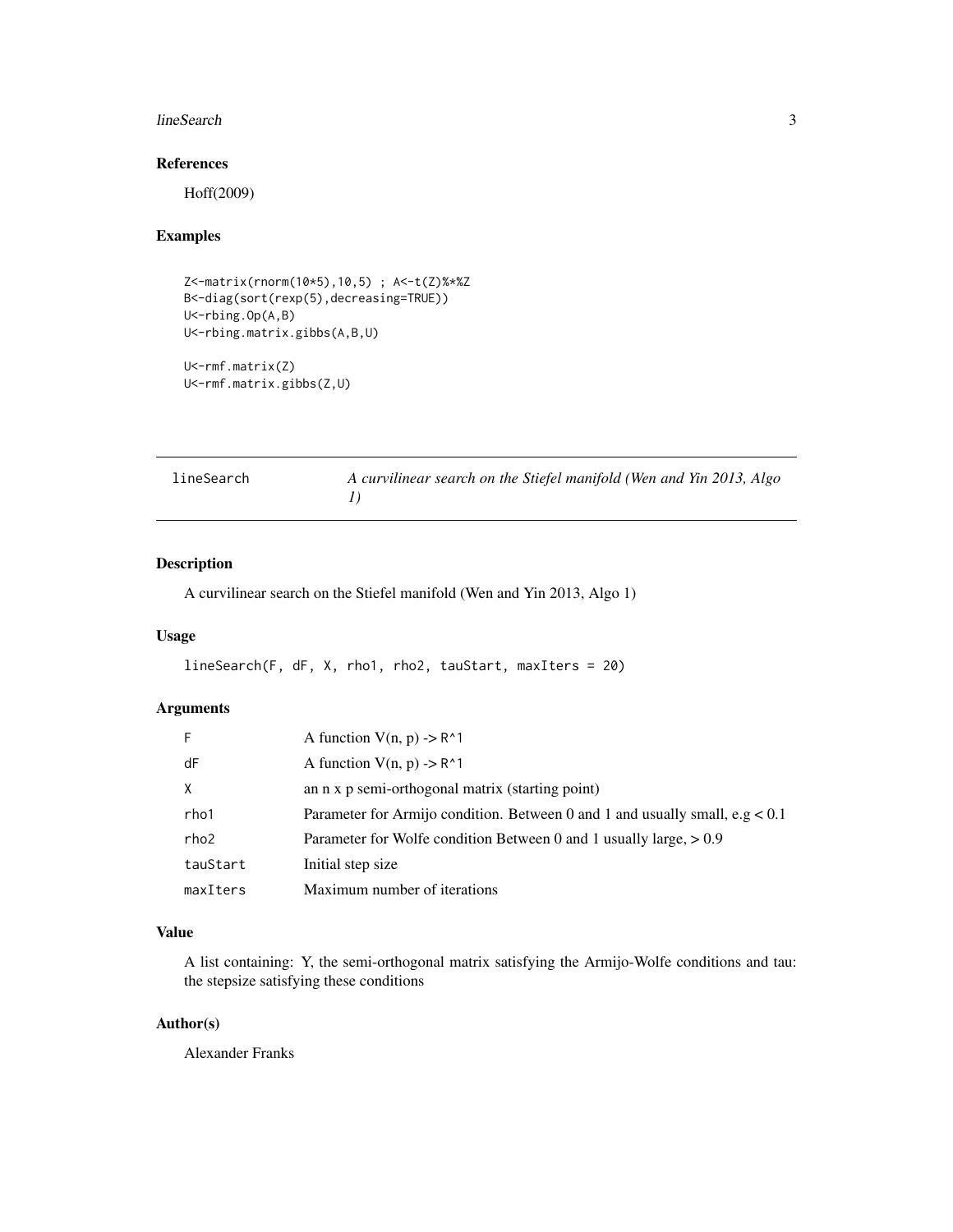#### <span id="page-3-0"></span>References

(Wen and Yin, 2013)

#### Examples

```
N < - 10P < -2M <- diag(10:1)
F <- function(V) { - sum(diag(t(V) %*% M %*% V)) }
dF <- function(V) { - 2*M %*% V }
X <- rustiefel(N, P)
res <- lineSearch(F, dF, X, rho1=0.1, rho2=0.9, tauStart=1)
```

| lineSearchBB | A curvilinear search on the Stiefel manifold with BB steps (Wen and    |
|--------------|------------------------------------------------------------------------|
|              | Yin 2013, Algo 2) This is based on the line search algorithm described |
|              | in (Zhang and Hager, 2004)                                             |

#### Description

A curvilinear search on the Stiefel manifold with BB steps (Wen and Yin 2013, Algo 2) This is based on the line search algorithm described in (Zhang and Hager, 2004)

#### Usage

```
lineSearchBB(F, X, Xprev, G_x, G_xprev, rho, C, maxIters = 20)
```
#### Arguments

| -F       | A function $V(n, p) \rightarrow R$                                                |
|----------|-----------------------------------------------------------------------------------|
| $\times$ | an n x p semi-orthogonal matrix (the current)                                     |
| Xprev    | an n x p semi-orthogonal matrix (the previous)                                    |
| $G_X$    | an n x p matrix with $(G_x)$ _ij = dF(X)/dX_ij                                    |
| G_xprev  | an n x p matrix with $(G_x \text{prev})_i = dF(X_p \text{rev})/dX_p \text{rev}_i$ |
| rho      | Convergence parameter, usually small (e.g. 0.1)                                   |
| C        | $C_t+1 = (etaC_t + F(X_t+1))/Q_t+1$ See section 3.2 in Wen and Yin, 2013          |
| maxIters | Maximum number of iterations                                                      |

#### Value

A list containing Y: a semi-orthogonal matrix Ytau which satisfies convergence criteria (Eqn 29 in Wen & Yin '13), and tau: the stepsize satisfying these criteria

#### Author(s)

Alexander Franks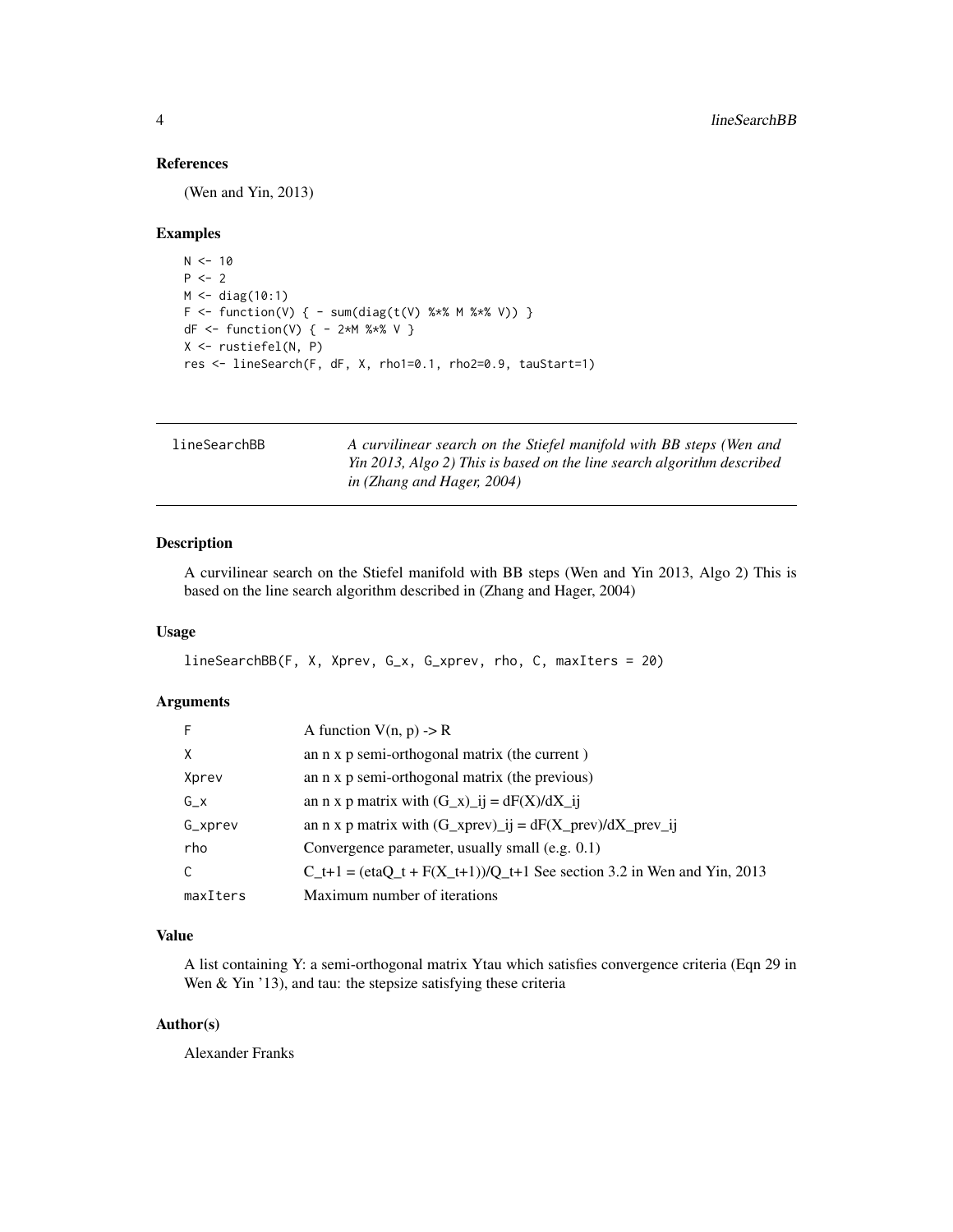#### <span id="page-4-0"></span> $NullC$  5

#### References

(Wen and Yin, 2013) and (Zhang and Hager, 2004)

#### Examples

```
N < - 10P < - 2M <- diag(10:1)
F \leq - function(V) { - sum(diag(t(V) %*% M %*% V)) }
dF <- function(V) { - 2*M %*% V }
Xprev <- rustiefel(N, P)
G_xprev <- dF(Xprev)
X <- rustiefel(N, P)
G_x \leftarrow dF(X)Xprev \leftarrow dF(X)res <- lineSearchBB(F, X, Xprev, G_x, G_xprev, rho=0.1, C=F(X))
```
NullC *Null Space of a Matrix*

#### Description

Given a matrix M, find a matrix N giving a basis for the null space. This is a modified version of Null from the package MASS.

#### Usage

NullC(M)

#### Arguments

M input matrix.

#### Value

an orthonormal matrix such that  $t(N)$ %\*%M is a matrix of zeros.

#### Note

The MASS function Null(matrix(0,4,2)) returns a  $4*2$  matrix, whereas NullC(matrix(0,4,2)) returns diag(4).

#### Author(s)

Peter Hoff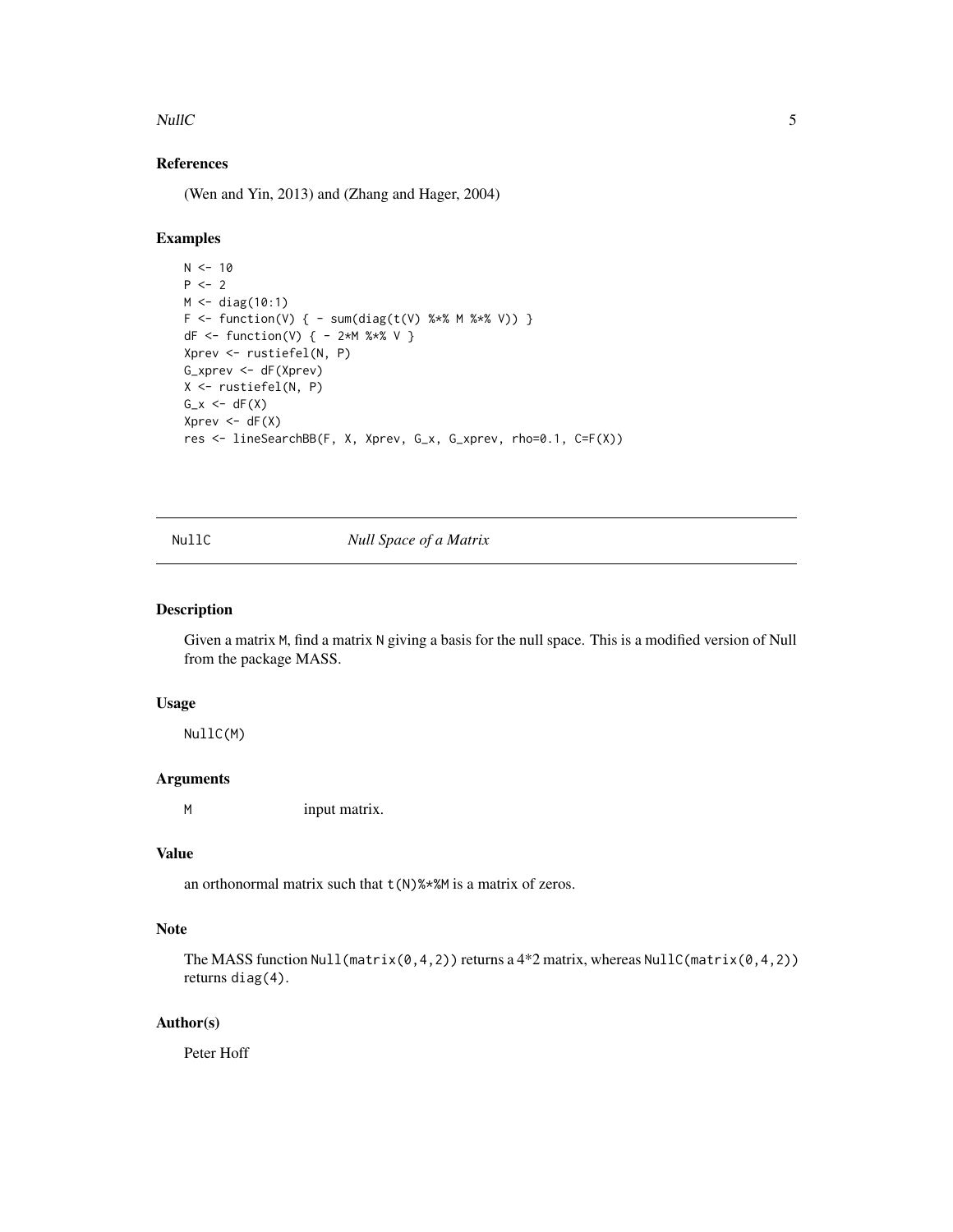#### Examples

```
NullC(matrix(0,4,2))
## The function is currently defined as
function (M)
{
    tmp < -qr(M)set \leq if (tmp$rank == 0L)
        1L:nrow(M)
   else -(1L:tmp$rank)
   qr.Q(tmp, complete = TRUE)[, set, drop = FALSE]
  }
```
optStiefel *Optimize a function on the Stiefel manifold*

#### Description

Find a local minimum of a function defined on the stiefel manifold using algorithms described in Wen and Yin (2013).

#### Usage

```
optStiefel(F, dF, Vinit, method = "bb", searchParams = NULL, tol = 1e-08,
 maxIters = 100, verbose = FALSE, maxLineSearchIters = 20)
```
#### Arguments

| F                  | A function $V(P, S) \rightarrow R^1$                                                                                                                                                                                                            |
|--------------------|-------------------------------------------------------------------------------------------------------------------------------------------------------------------------------------------------------------------------------------------------|
| dF                 | A function to compute the gradient of F. Returns a P $\times$ S matrix with dF( $X$ )_i j<br>$= d(F(X)) / dX_i$                                                                                                                                 |
| Vinit              | The starting point on the stiefel manifold for the optimization                                                                                                                                                                                 |
| method             | Line search type: "bb" or curvilinear                                                                                                                                                                                                           |
| searchParams       | List of parameters for the line search algorithm. If the line search algorithm is<br>the standard curvilinear search than the search parameters are rho1 and rho2. If<br>the line search algorithm is "bb" then the parameters are rho and eta. |
| tol                | Convergence tolerance. Optimization stops when $Fprime <$ abs(tol), an approx-<br>imate stationary point.                                                                                                                                       |
| maxIters           | Maximum iterations for each gradient step                                                                                                                                                                                                       |
| verbose            | Boolean indicating whether to print function value and iteration number at each<br>step.                                                                                                                                                        |
| maxLineSearchIters |                                                                                                                                                                                                                                                 |
|                    | Maximum iterations for for each line search (one step in the gradient descent<br>algorithm)                                                                                                                                                     |

<span id="page-5-0"></span>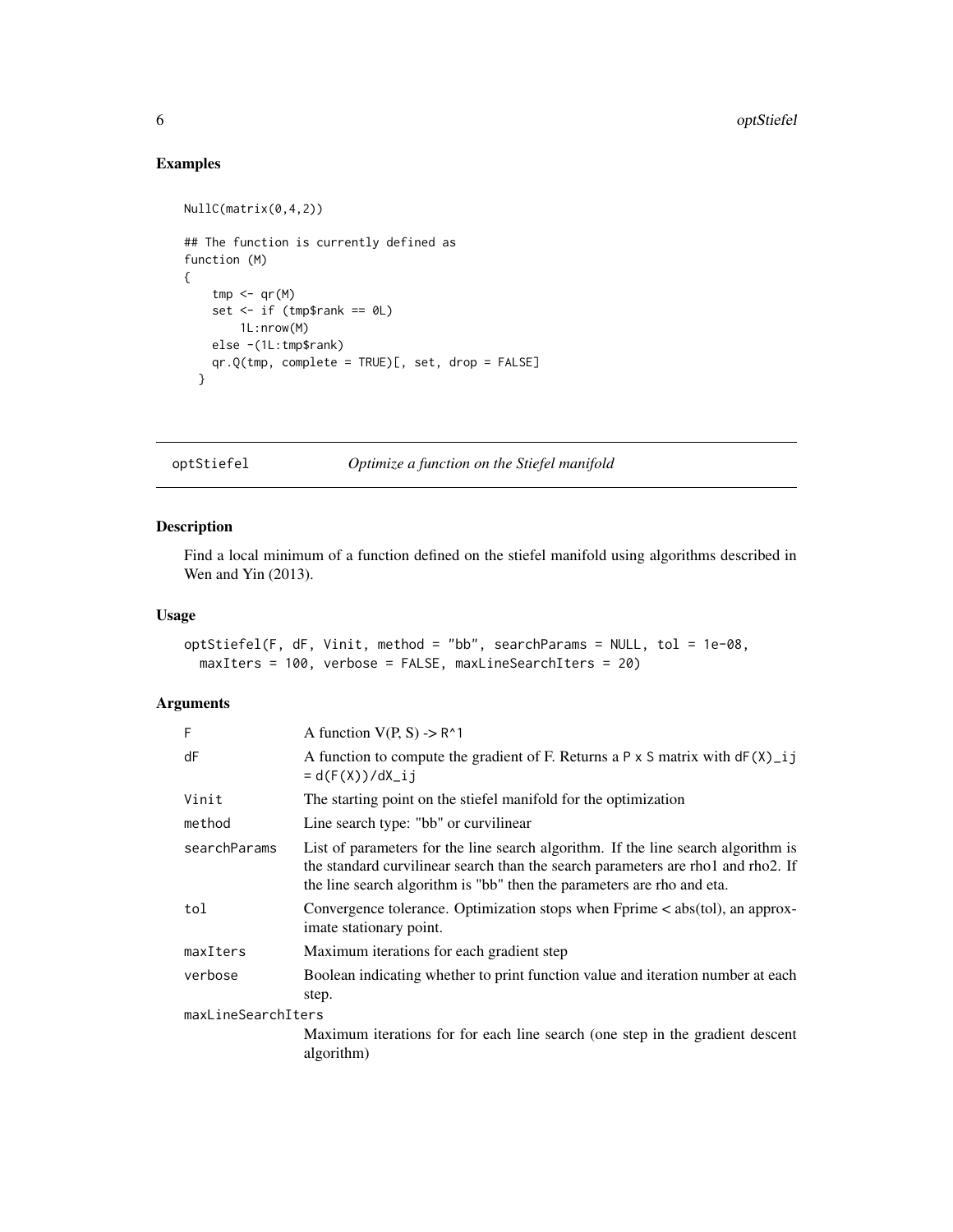```
rbing.matrix.gibbs 7
```
#### Value

A stationary point of F on the Stiefel manifold.

#### Author(s)

Alexander Franks

#### References

(Wen and Yin, 2013)

#### Examples

```
## Find the first eigenspace spanned by the first P eigenvectors for a
## matrix M. The size of the matrix has been kept small and the tolerance
## has been raised to keep the runtime
## of this example below the CRAN submission threshold.
N < -500P \leftarrow 3Lam <- diag(c(10, 5, 3, rep(1, N-P)))
U <- rustiefel(N, N)
```
M <- U %\*% Lam %\*% t(U)

```
F \leftarrow function(V) \{ - sum(diag(t(V) % * % M % * % V) \}dF <- function(V) { - 2*M %*% V }
V = optStiefel(F, dF, Vinit=rustiefel(N, P),
               method="curvilinear",
               searchParams=list(rho1=0.1, rho2=0.9, tau=1), tol=1e-4)
print(sprintf("Sum of first %d eigenvalues is %f", P, -F(V)))
```
rbing.matrix.gibbs *Gibbs Sampling for the Matrix-variate Bingham Distribution*

#### Description

Simulate a random orthonormal matrix from the Bingham distribution using Gibbs sampling.

#### Usage

rbing.matrix.gibbs(A, B, X)

#### **Arguments**

| A  | a symmetric matrix.                                 |
|----|-----------------------------------------------------|
| B. | a diagonal matrix with decreasing entries.          |
|    | the current value of the random orthonormal matrix. |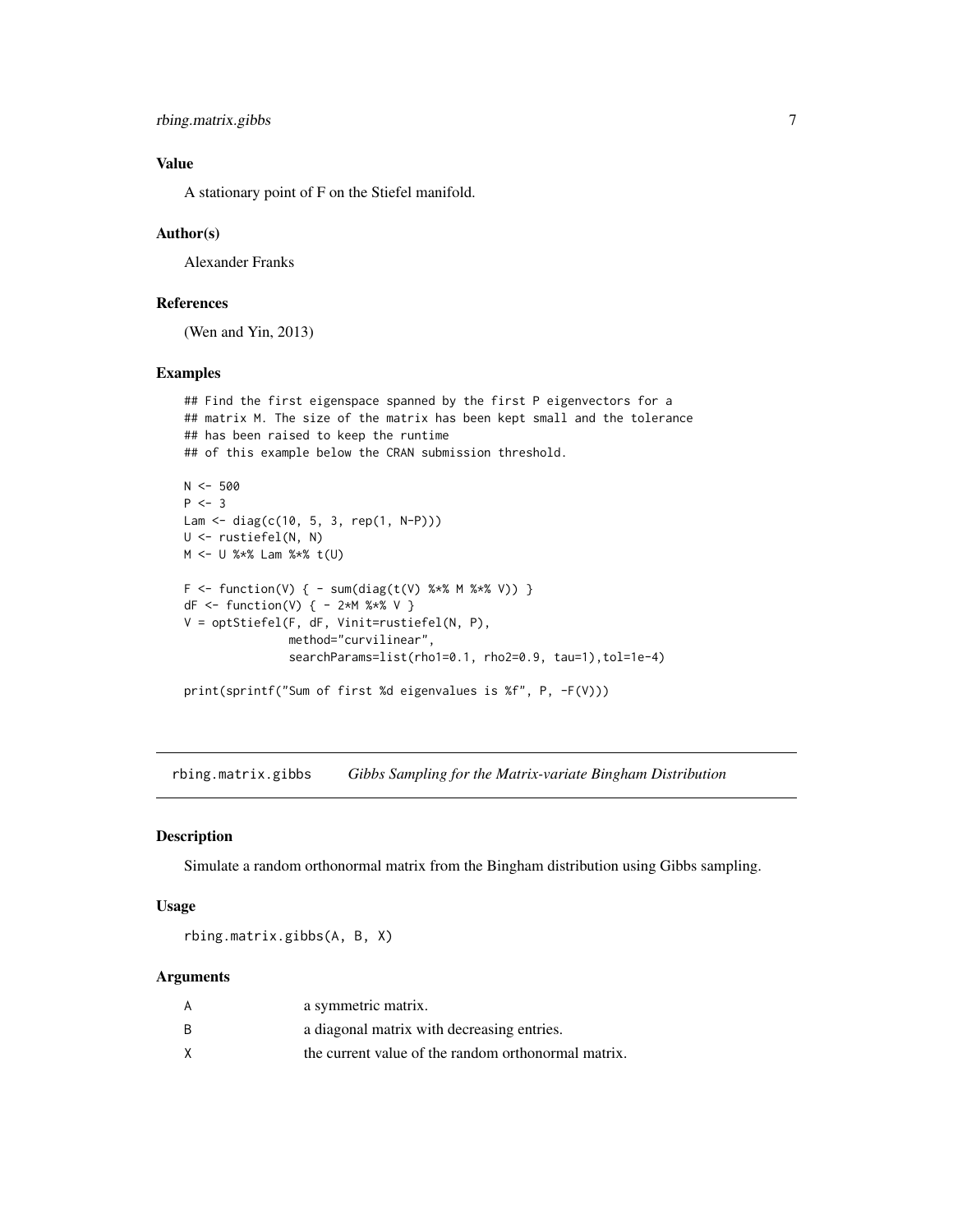#### Value

a new value of the matrix X obtained by Gibbs sampling.

#### Note

This provides one Gibbs scan. The function should be used iteratively.

#### Author(s)

Peter Hoff

#### References

Hoff(2009)

```
Z<-matrix(rnorm(10*5),10,5) ; A<-t(Z)%*%Z
B<-diag(sort(rexp(5),decreasing=TRUE))
U<-rbing.Op(A,B)
U<-rbing.matrix.gibbs(A,B,U)
## The function is currently defined as
function (A, B, X)
{
    m \leftarrow \text{dim}(X)[1]R \leftarrow \text{dim}(X)[2]if (m > R) {
        for (r in sample(seq(1, R, length = R))) {
             N \leftarrow \text{NullC}(X[, -r])An <- B[r, r] * t(N) %*% (A) %*% N
             X[, r] <- N %*% rbing.vector.gibbs(An, t(N) %*% X[,
                 r])
        }
    }
    if (m == R) {
        for (s in seq(1, R, length = R)) {
             r \le sort(sample(seq(1, R, length = R), 2))
             N \leftarrow \text{NullC}(X[, -r])An <- t(N) %*% A %*% N
             X[, r] <- N %*% rbing.Op(An, B[r, r])
        }
    }
    X
  }
```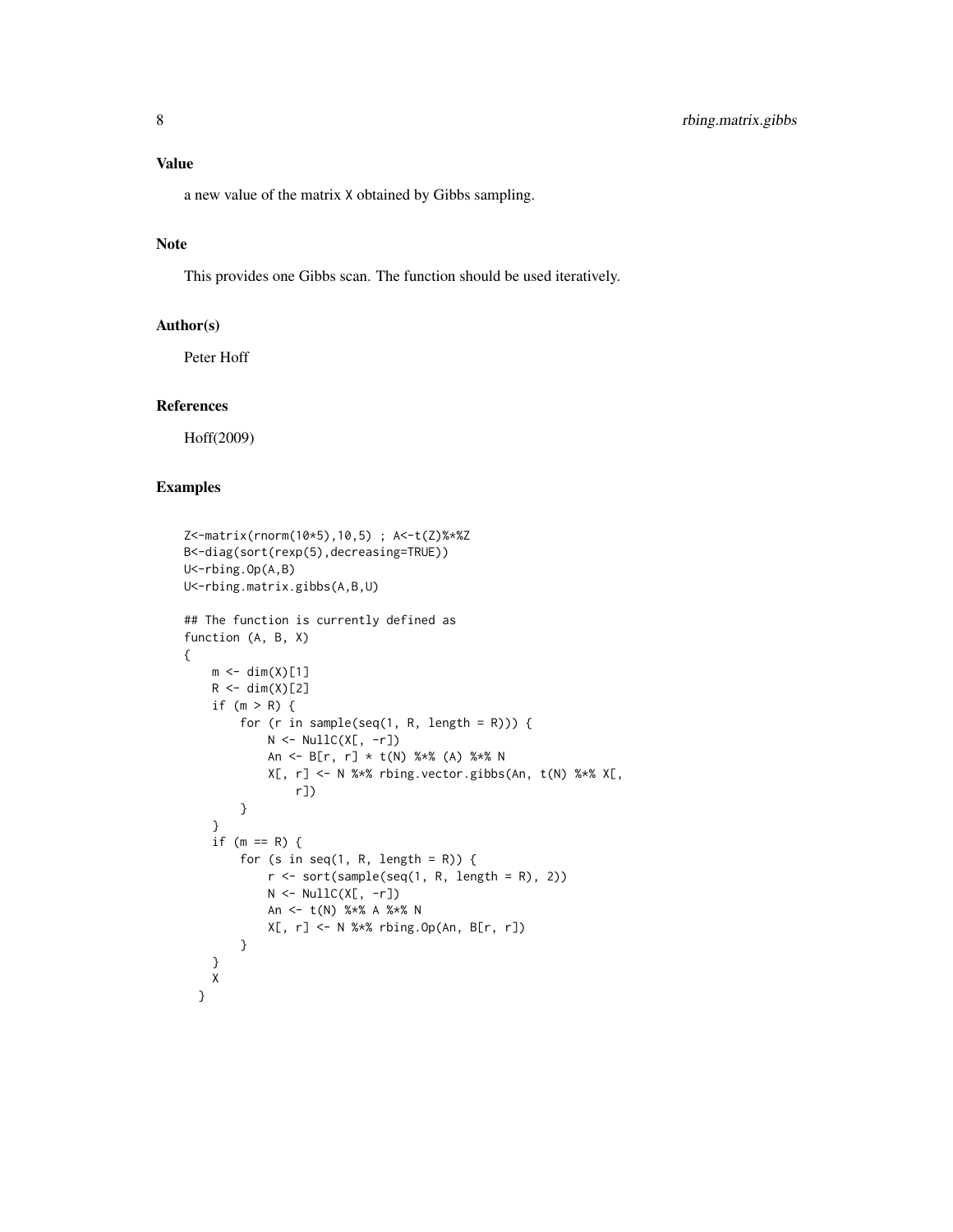<span id="page-8-0"></span>

#### Description

Simulate a 2\*2 random orthogonal matrix from the Bingham distribution using a rejection sampler.

#### Usage

rbing.02(A, B,  $a = NULL$ , E = NULL)

#### Arguments

| A  | a symmetric matrix.                                                    |
|----|------------------------------------------------------------------------|
| B. | a diagonal matrix with decreasing entries.                             |
| a  | sum of the eigenvalues of A, multiplied by the difference in B-values. |
| E  | eigenvectors of A.                                                     |

#### Value

A random 2x2 orthogonal matrix simulated from the Bingham distribution.

#### Author(s)

Peter Hoff

#### References

Hoff(2009)

```
## The function is currently defined as
function (A, B, a = NULL, E = NULL){
    if (is.null(a)) {
        trA <- A[1, 1] + A[2, 2]
        1A \leftarrow 2 * sqrt(trA^2/4 - A[1, 1] * A[2, 2] + A[1, 2]^2)a \leftarrow 1A * (B[1, 1] - B[2, 2])E \leftarrow diag(2)if (A[1, 2] != 0) {
             E \le - \text{cbind}(c(0.5 \times (trA + IA) - A[2, 2], A[1, 2]),c(0.5 * (trA - IA) - A[2, 2], A[1, 2]))E[, 1] <- E[, 1]/sqrt(sum(E[, 1]^2))
             E[, 2] <- E[, 2]/sqrt(sum(E[, 2]^2))
        }
    }
```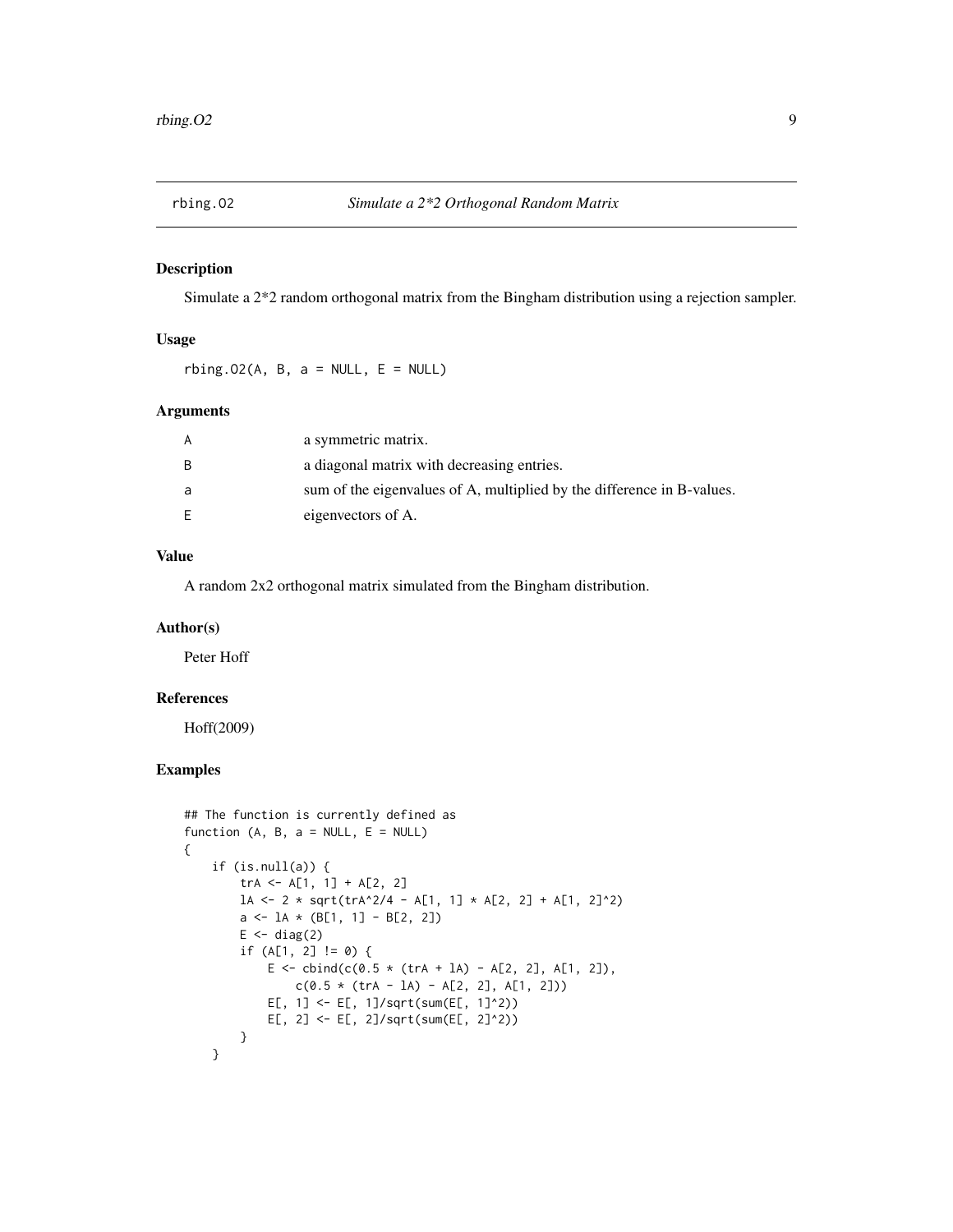```
b \le - \min(1/a^2, 0.5)beta <-0.5 - blrmx \leq a
  if (beta > 0) {
      lrmx \le 1rmx + beta * (log(beta/a) - 1)
  }
 lr < -Infwhile (lr < log(runif(1))) {
      w <- rbeta(1, 0.5, b)
      lr \leq -a * w + beta * log(1 - w) - lrmx}
 u \leq c(sqrt(w), sqrt(1 - w)) * (-1)^{n}binom(2, 1, 0.5)
 x1 <- E %*% u
 x2 \leftarrow (x1[2:1] * c(-1, 1) * (-1)^{n}rbinom(1, 1, 0.5))
 cbind(x1, x2)
}
```
rbing.Op *Simulate a* p\*p *Orthogonal Random Matrix*

#### Description

Simulate a p\*p random orthogonal matrix from the Bingham distribution using a rejection sampler.

#### Usage

rbing.Op(A, B)

#### Arguments

| А | a symmetric matrix.                        |
|---|--------------------------------------------|
| B | a diagonal matrix with decreasing entries. |

#### Value

A random pxp orthogonal matrix simulated from the Bingham distribution.

#### Note

This only works for small matrices, otherwise the sampler will reject too frequently to be useful.

#### Author(s)

Peter Hoff

#### References

Hoff(2009)

<span id="page-9-0"></span>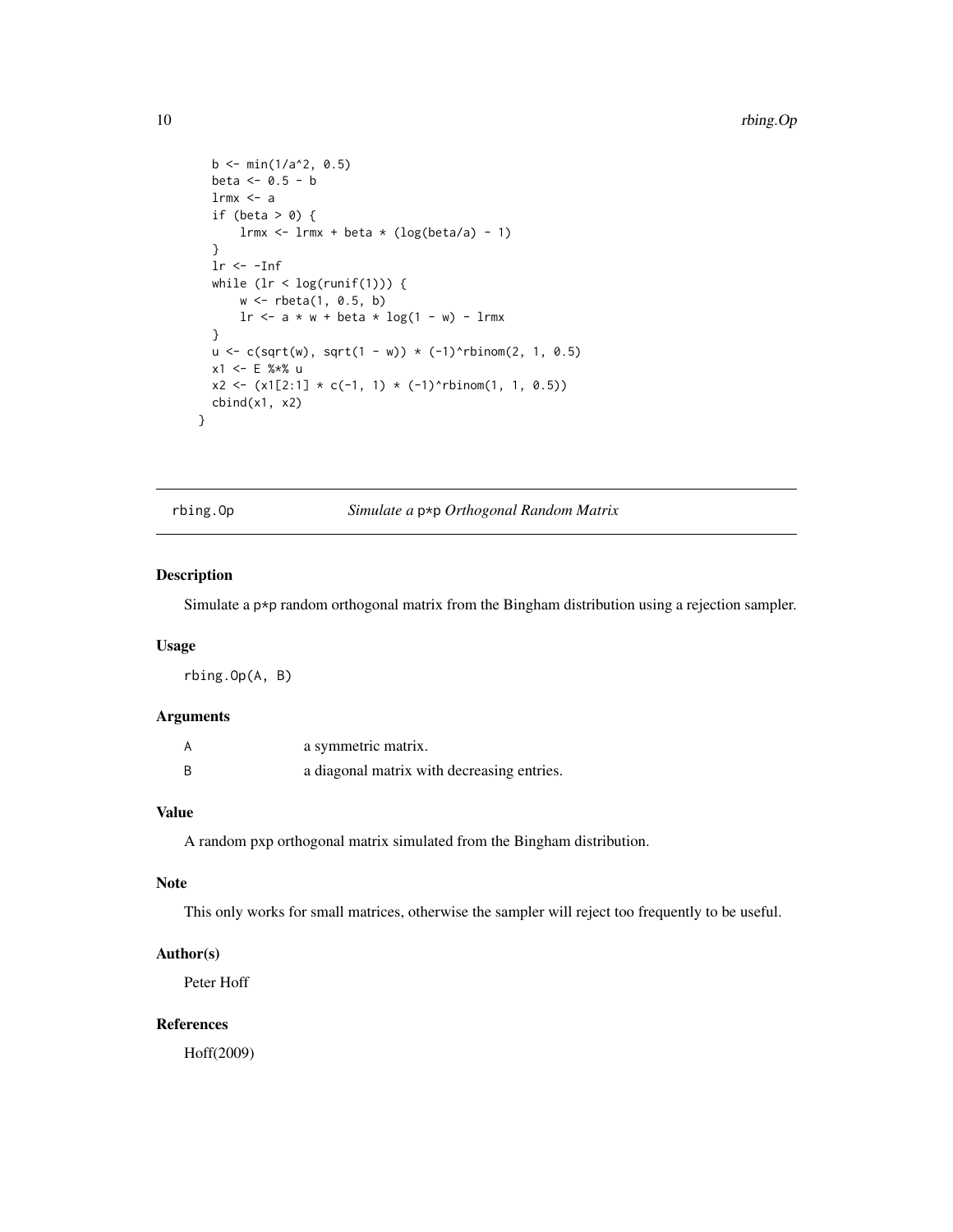#### <span id="page-10-0"></span>rbing.vector.gibbs 11

#### Examples

```
Z<-matrix(rnorm(10*5),10,5) ; A<-t(Z)%*%Z
B<-diag(sort(rexp(5),decreasing=TRUE))
U<-rbing.Op(A,B)
U<-rbing.matrix.gibbs(A,B,U)
## The function is currently defined as
function (A, B)
{
    b \leftarrow diag(B)bmx \leq max(b)bmn \leftarrow min(b)if(bmx>bmn)
    {
    A \leftarrow A * (bmx - bm)b \le - (b - bmn) / (bmx - bmn)vlA <- eigen(A)$val
    diag(A) \leq diag(A) - vlA[1]
    vlA <- eigen(A)$val
    nu <- max(dim(A)[1] + 1, round(-v1A[length(v1A)]))del \leq - nu/2
    M \leftarrow solve(diag(de1, nrow = dim(A)[1]) - A)/2rej <- TRUE
    cholM <- chol(M)
    nrej <- 0
    while (rej) {
        Z \leq - matrix(rnorm(nu * dim(M)[1]), nrow = nu, ncol = dim(M)[1])
        Y <- Z %*% cholM
        tmp \leftarrow eigen(t(Y) %*% Y)
        U \le - tmp$vec %*% diag((-1)^rbinom(dim(A)[1], 1, 0.5))
        L <- diag(tmp$val)
        D \leftarrow diag(b) - Llrr <- sum(diag((D %*% t(U) %*% A %*% U))) - sum(-sort(diag(-D)) *
            vlA)
        rej <- (log(runif(1)) > lrr)nrej <- nrej + 1
    }
    }
    if(bmx==bmn) {U<-rustiefel(dim(A)[1],dim(A)[1]) }U
  }
```
rbing.vector.gibbs *Gibbs Sampling for the Vector-variate Bingham Distribution*

#### Description

Simulate a random normal vector from the Bingham distribution using Gibbs sampling.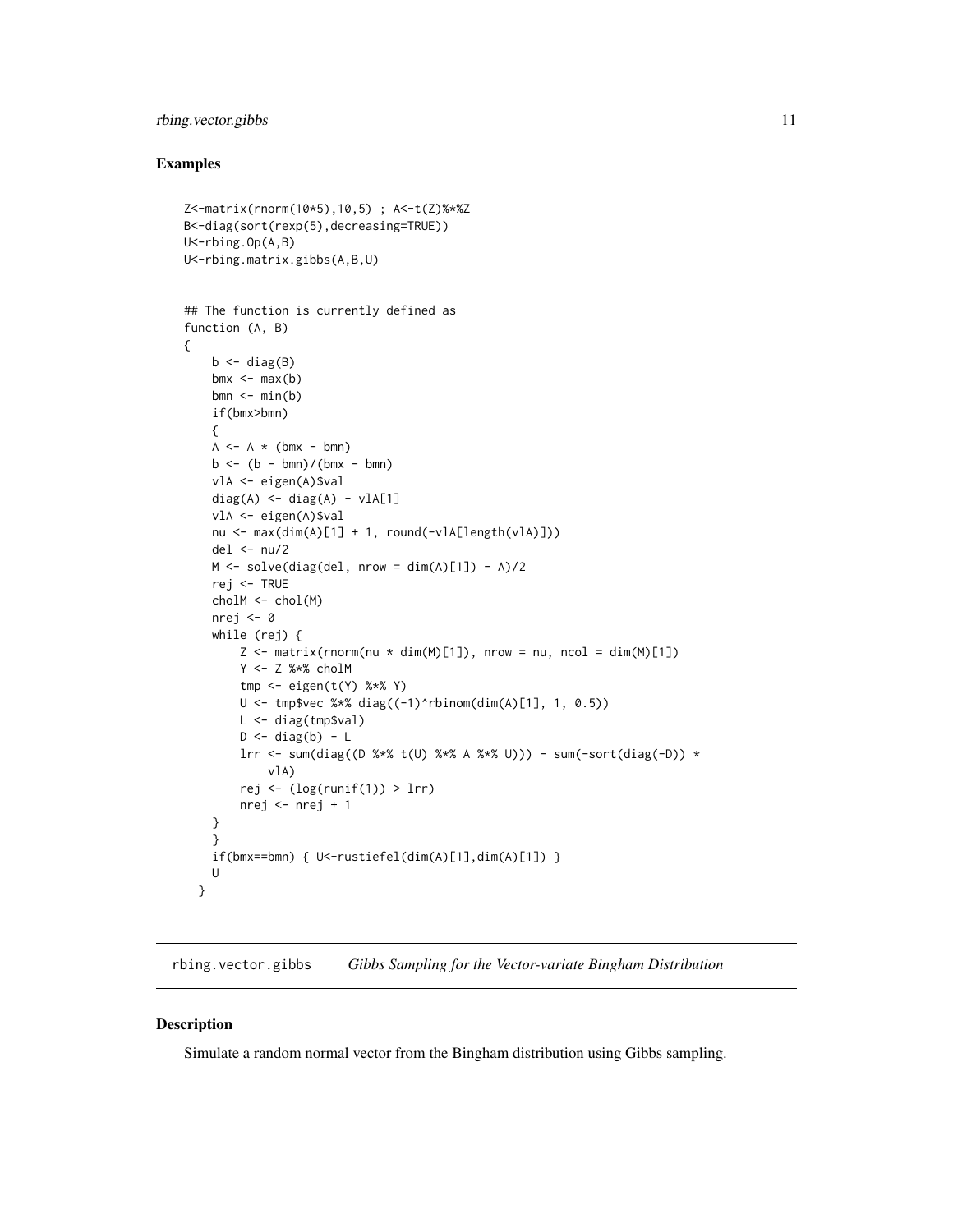#### Usage

rbing.vector.gibbs(A, x)

#### Arguments

| a symmetric matrix.                            |
|------------------------------------------------|
| the current value of the random normal vector. |

#### Value

a new value of the vector x obtained by Gibbs sampling.

#### Note

This provides one Gibbs scan. The function should be used iteratively.

#### Author(s)

Peter Hoff

#### References

Hoff(2009)

```
## The function is currently defined as
rbing.vector.gibbs <-
function(A,x)
{
 #simulate from the vector bmf distribution as described in Hoff(2009)
 #this is one Gibbs step, and must be used iteratively
 evdA<-eigen(A,symmetric=TRUE)
 E<-evdA$vec
 l<-evdA$val
 y<-t(E)%*%x
 x<-E%*%ry_bing(y,l)
 x/sqrt(sum(x^2))
 #One improvement might be a rejection sampler
 #based on a mixture of vector mf distributions.
 #The difficulty is finding the max of the ratio.
}
```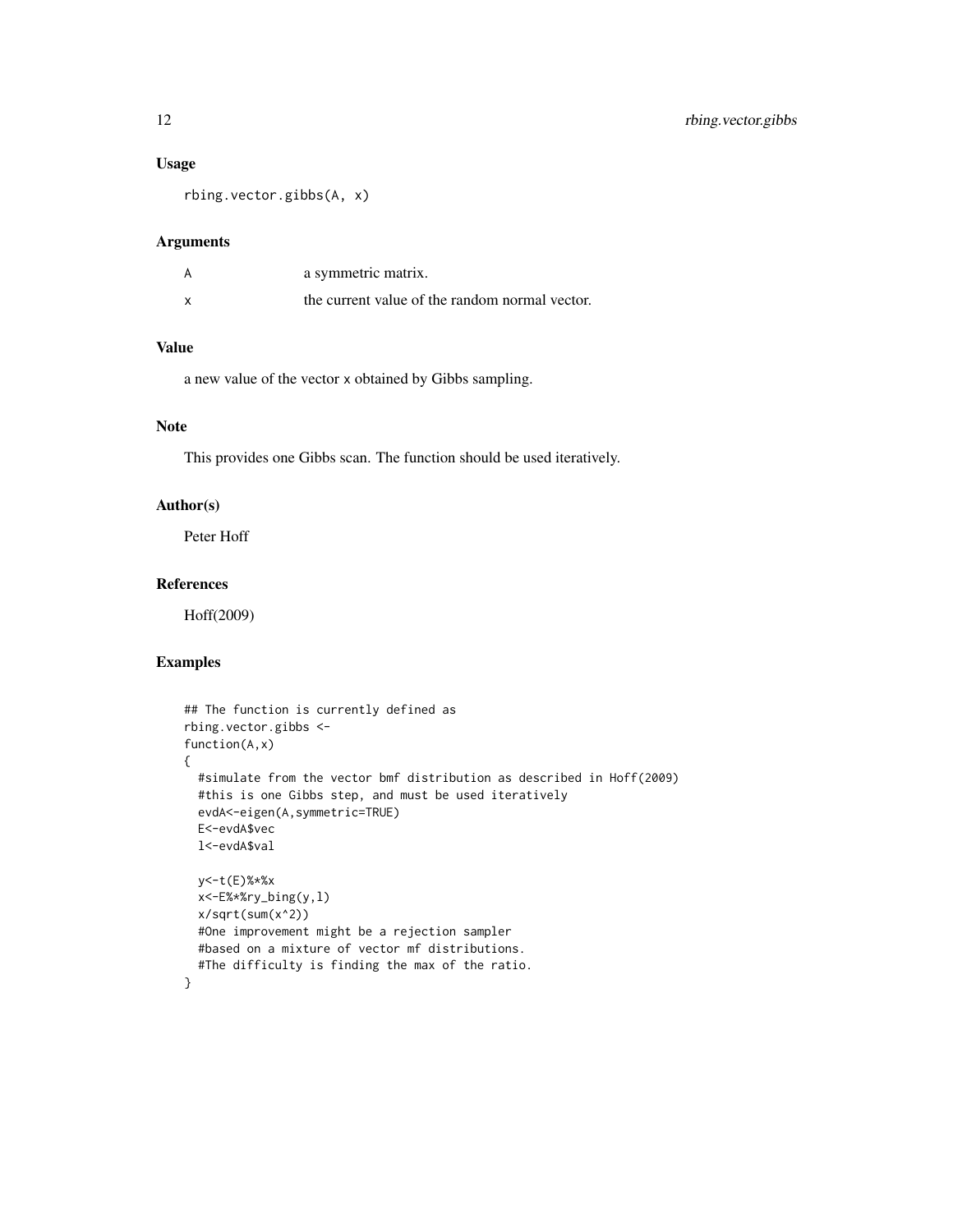<span id="page-12-0"></span>

#### Description

Simulate a random orthonormal matrix from the Bingham distribution using Gibbs sampling.

#### Usage

rbmf.matrix.gibbs(A, B, C, X)

#### Arguments

|     | a symmetric matrix.                                 |
|-----|-----------------------------------------------------|
| - B | a diagonal matrix with decreasing entries.          |
| C.  | a matrix with the same dimension as X.              |
| X   | the current value of the random orthonormal matrix. |
|     |                                                     |

#### Value

a new value of the matrix X obtained by Gibbs sampling.

#### Note

This provides one Gibbs scan. The function should be used iteratively.

#### Author(s)

Peter Hoff

#### References

Hoff(2009)

```
## The function is currently defined as
function (A, B, C, X)
{
    m \leftarrow \text{dim}(X)[1]R \leftarrow \text{dim}(X)[2]if (m > R) {
         for (r in sample(seq(1, R, length = R))) {
              N \leftarrow \text{NullC}(X[, -r])An <- B[r, r] * t(N) %*% (A) %*% N
              cn <- t(N) %*% C[, r]
```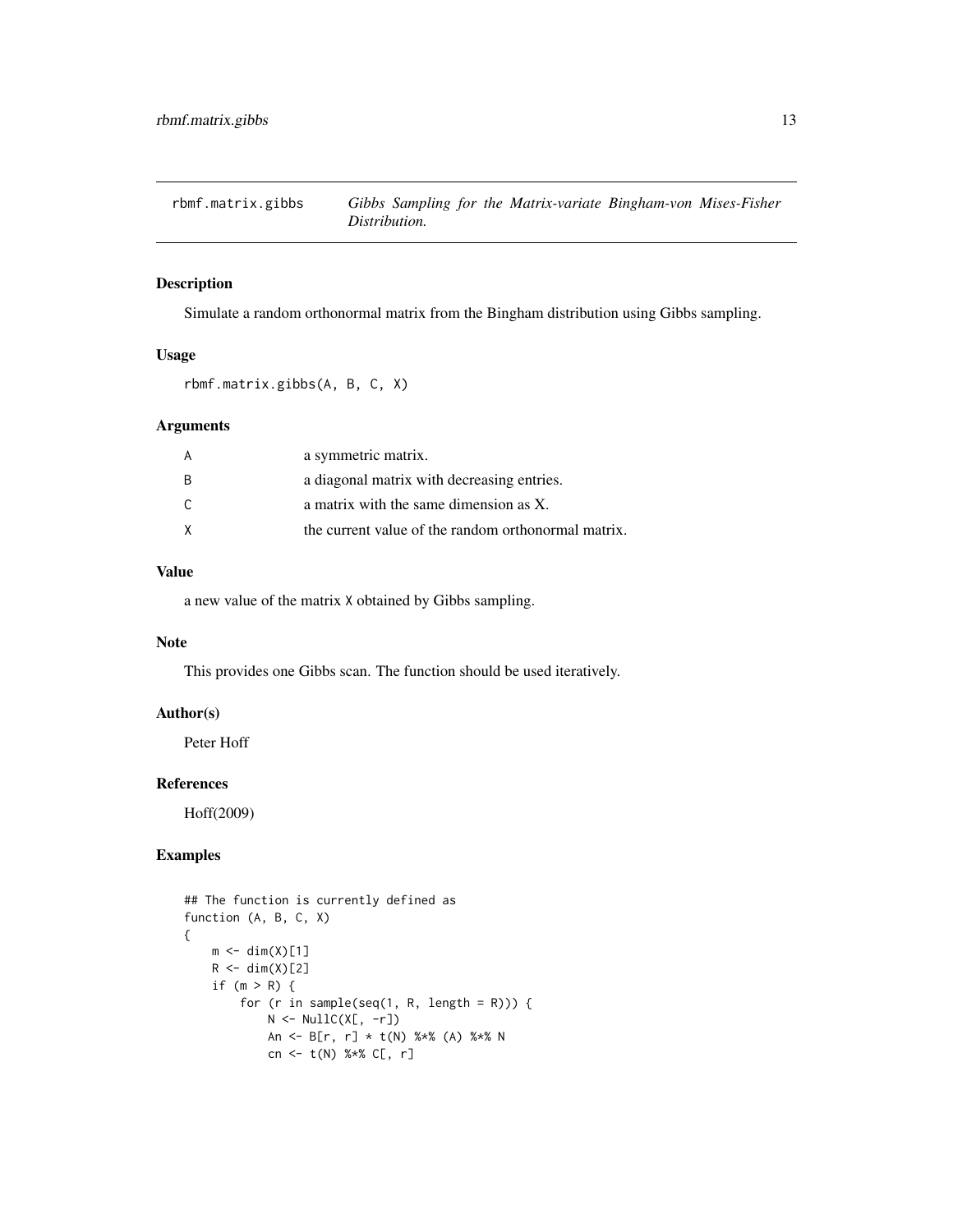```
X[, r] <- N %*% rbmf.vector.gibbs(An, cn, t(N) %*%
              X[, r])
      }
  }
  if (m == R) {
      for (s in seq(1, R, length = R)) {
          r \le sort(sample(seq(1, R, length = R), 2))
          N \leftarrow \text{NullC}(X[, -r])An <- t(N) %*% A %*% N
          Cn \le t(N) %*% C[, r]X[, r] <- N %*% rbmf.O2(An, B[r, r], Cn)
      }
 }
 X
}
```
rbmf.O2 *Simulate a* 2\*2 *Orthogonal Random Matrix*

#### Description

Simulate a 2\*2 random orthogonal matrix from the Bingham-von Mises-Fisher distribution using a rejection sampler.

#### Usage

 $rbmf.O2(A, B, C, env = FALSE)$ 

#### Arguments

| A   | a symmetric matrix.                                                          |
|-----|------------------------------------------------------------------------------|
| B   | a diagonal matrix with decreasing entries.                                   |
| C.  | a 2x2 matrix.                                                                |
| env | which rejection envelope to use, Bingham (bingham) or von Mises-Fisher (mf)? |

#### Value

A random 2x2 orthogonal matrix simulated from the Bingham-von Mises-Fisher distribution.

#### Author(s)

Peter Hoff

#### References

Hoff(2009)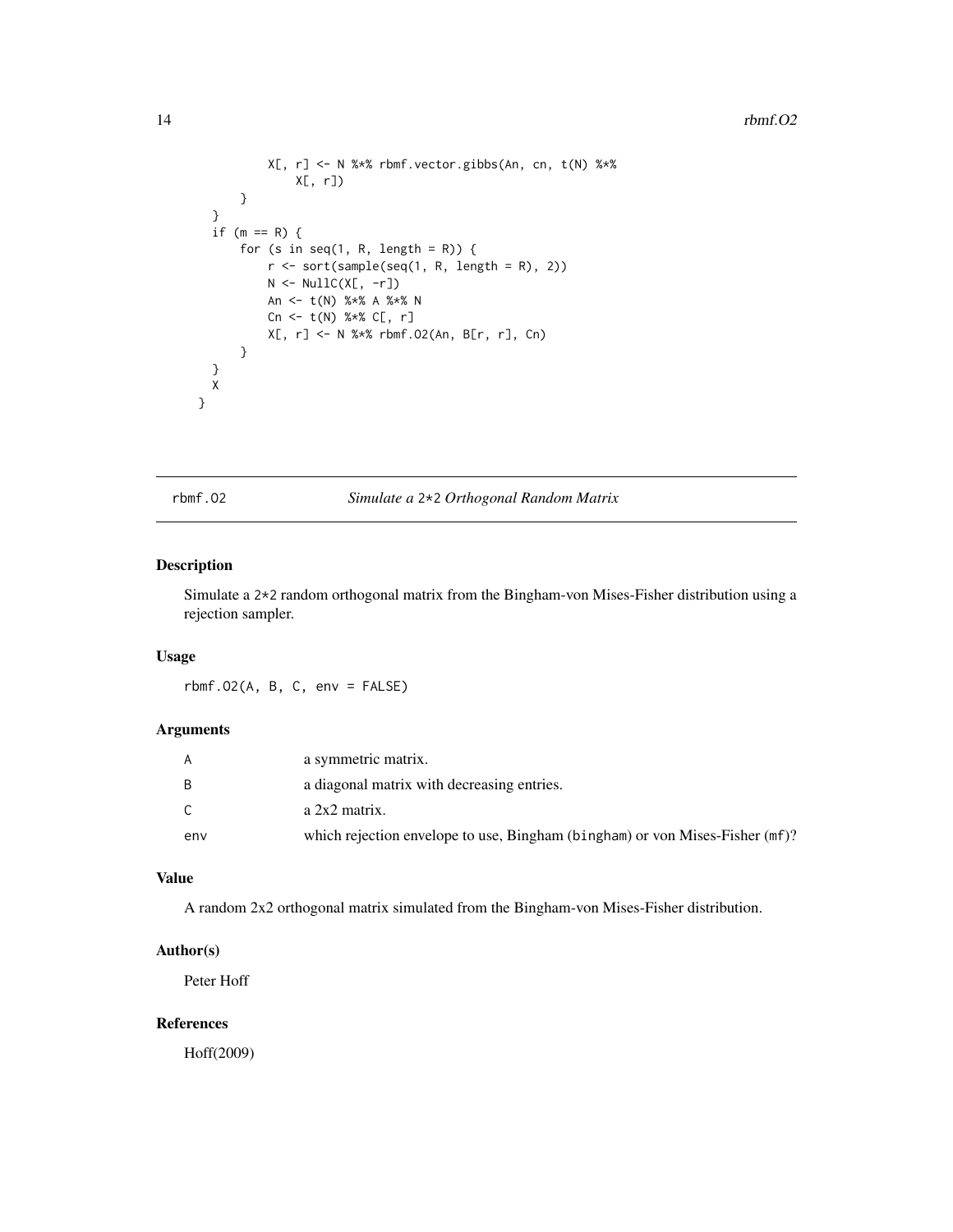#### <span id="page-14-0"></span>rbmf.vector.gibbs 15

#### Examples

{

```
## The function is currently defined as
function (A, B, C, env = FALSE)
    sC \leftarrow svd(C)d1 <- sum(sC$d)
    eA <- eigen(A)
    ab <- sum(eA$val * diag(B))
    if (d1 \le ab | env == "bingham") {
        lrm < - sum(sC$d)lr < -Infwhile (lr < log(runif(1))) {
            X \le - rbing.02(A, B, a = (eA$val[1] - eA$val[2]) *
                (B[1, 1] - B[2, 2]), E = eA$vec)
            lr \leftarrow sum(diag(t(X) % * % C)) - lrmx}
    }
    if (d1 > ab | env == "mf") {
        lrmx <- sum(eA$val * sort(diag(B), decreasing = TRUE))
        lr < -Infwhile (lr < log(runif(1))) {
            X \leftarrow rmf.matrix(C)lr <- sum(diag(B %*% t(X) %*% A %*% X)) - lrmx
        }
    }
    X
  }
```
rbmf.vector.gibbs *Gibbs Sampling for the Vector-variate Bingham-von Mises-Fisher Distribution*

#### Description

Simulate a random normal vector from the Bingham-von Mises-Fisher distribution using Gibbs sampling.

#### Usage

rbmf.vector.gibbs(A, c, x)

#### Arguments

| A | a symmetric matrix.                            |
|---|------------------------------------------------|
| C | a vector with the same length as x.            |
| x | the current value of the random normal vector. |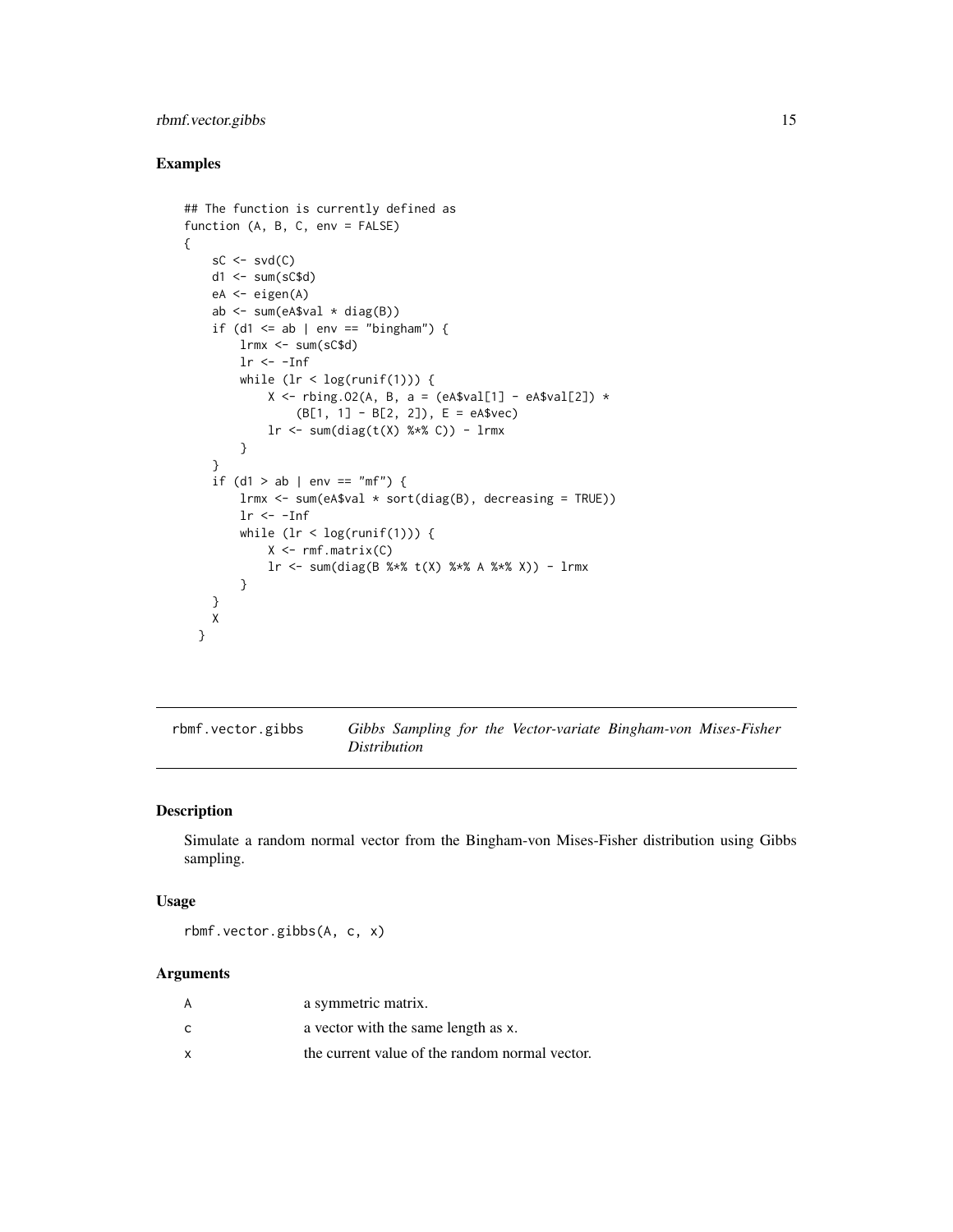#### <span id="page-15-0"></span>16 *mmf.matrix*

### Value

a new value of the vector x obtained by Gibbs sampling.

#### Note

This provides one Gibbs scan. The function should be used iteratively.

#### Author(s)

Peter Hoff

#### References

Hoff(2009)

#### Examples

```
## The function is currently defined as
function (A, c, x)
{
    evdA <- eigen(A)
    E <- evdA$vec
    l <- evdA$val
    y \leq t(E) %*% x
    d <- t(E) %*% c
    x \le -E %*% ry_bmf(y, 1, d)
    x/sqrt(sum(x^2))
  }
```
rmf.matrix *Simulate a Random Orthonormal Matrix*

#### Description

Simulate a random orthonormal matrix from the von Mises-Fisher distribution.

#### Usage

rmf.matrix(M)

#### Arguments

M a matrix.

#### Value

an orthonormal matrix of the same dimension as M.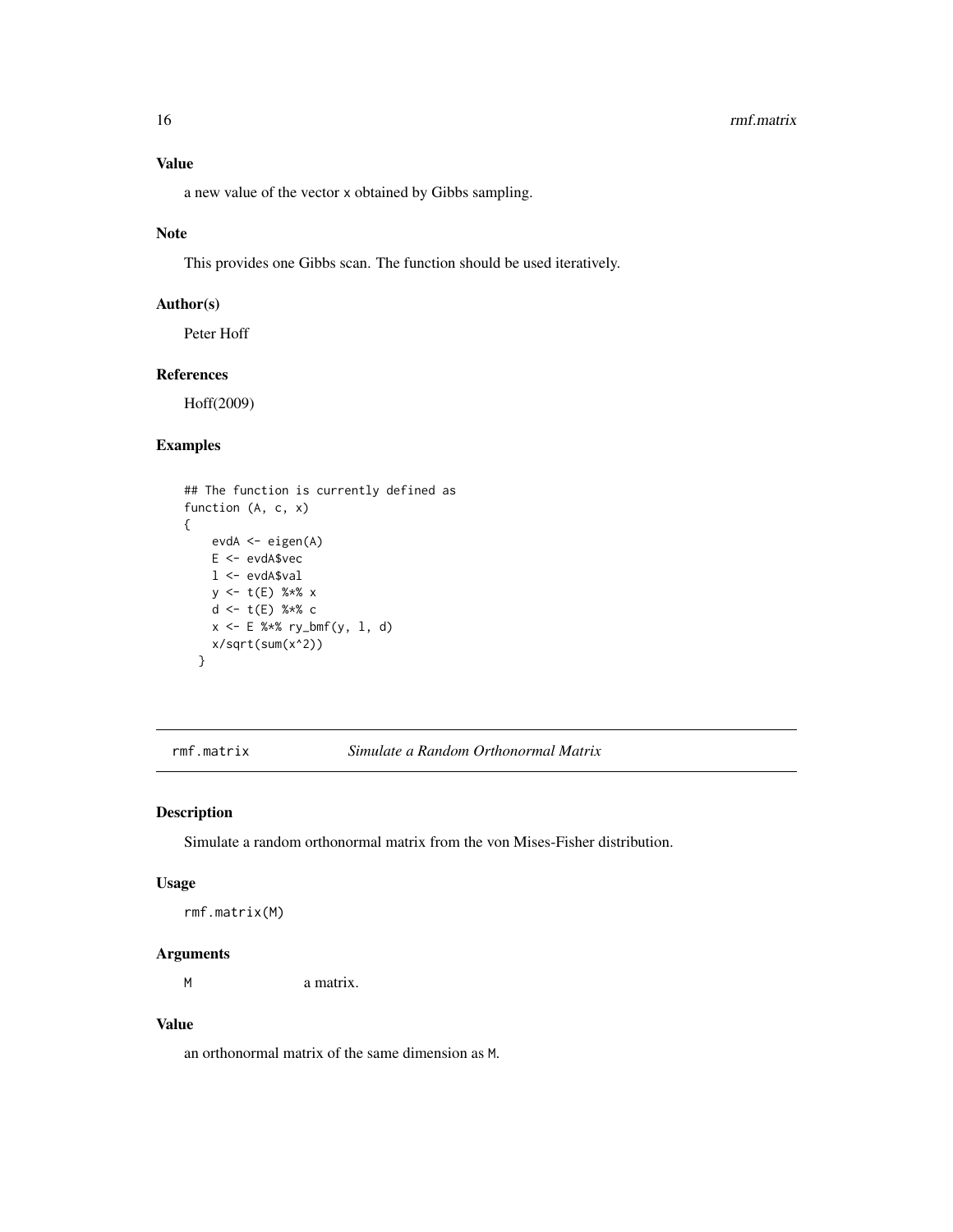#### rmf.matrix 17

#### Author(s)

Peter Hoff

#### References

Hoff(2009)

```
## The function is currently defined as
Z<-matrix(rnorm(10*5),10,5)
U<-rmf.matrix(Z)
U<-rmf.matrix.gibbs(Z,U)
function (M)
{
    if (dim(M)[2] == 1) {
        X <- rmf.vector(M)
    }
    if (dim(M)[2] > 1) {
        svdM \leftarrow \text{svd}(M)H <- svdM$u %*% diag(svdM$d)
        m < - dim(H)[1]
        R \leftarrow \text{dim}(H)[2]cmet <- FALSE
        rej <- 0
        while (!cmet) {
            U \leq - matrix(0, m, R)
            U[, 1] <- rmf.vector(H[, 1])
            lr < -0for (j in seq(2, R, length = R - 1)) {
                 N <- NullC(U[, seq(1, j - 1, length = j - 1)])
                 x \leftarrow rmf.vector(t(N) % *\ H[, j])
                 U[, j] <- N %*% x
                 if (svdM$d[j] > 0) {
                   xn <- sqrt(sum((t(N) %*% H[, j])^2))
                   xd \leftarrow sqrt(sum(H[, j]^{2})lbr <- log(besselI(xn, 0.5 * (m - j - 1), expon.scaled = TRUE)) -
                     log(besselI(xd, 0.5 * (m - j - 1), expon.scaled = TRUE))if (is.na(lbr)) {
                    lbr \le -0.5 * (log(xd) - log(xn))}
                   \ln <- \ln + \ln + (xn - xd) + 0.5 * (m - j -1) *(\log(xd) - \log(xn))}
             }
             cmet \leftarrow (log(runif(1)) \leftarrow lr)
             rej <- rej + (1 - 1 \times cmet)
        }
```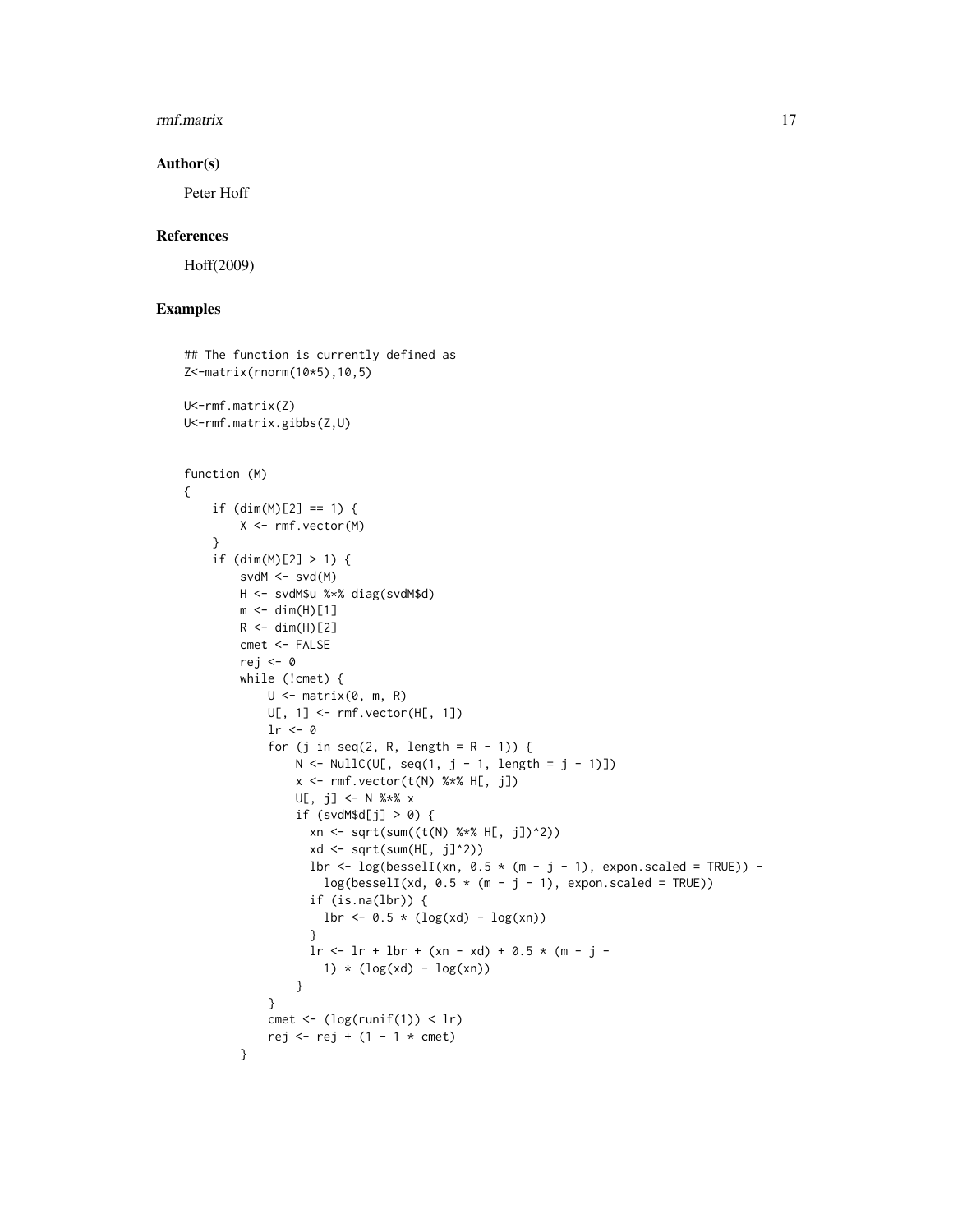```
X <- U %*% t(svd(M)$v)
 }
 X
}
```
rmf.matrix.gibbs *Gibbs Sampling for the Matrix-variate von Mises-Fisher Distribution*

#### Description

Simulate a random orthonormal matrix from the matrix von Mises-Fisher distribution using Gibbs sampling.

#### Usage

rmf.matrix.gibbs(M, X, rscol = NULL)

### Arguments

| M     | a matrix.                                           |
|-------|-----------------------------------------------------|
| X     | the current value of the random orthonormal matrix. |
| rscol | the number of columns to update simultaneously.     |

#### Value

a new value of the matrix X obtained by Gibbs sampling.

#### Note

This provides one Gibbs scan. The function should be used iteratively.

#### Author(s)

Peter Hoff

#### References

Hoff(2009)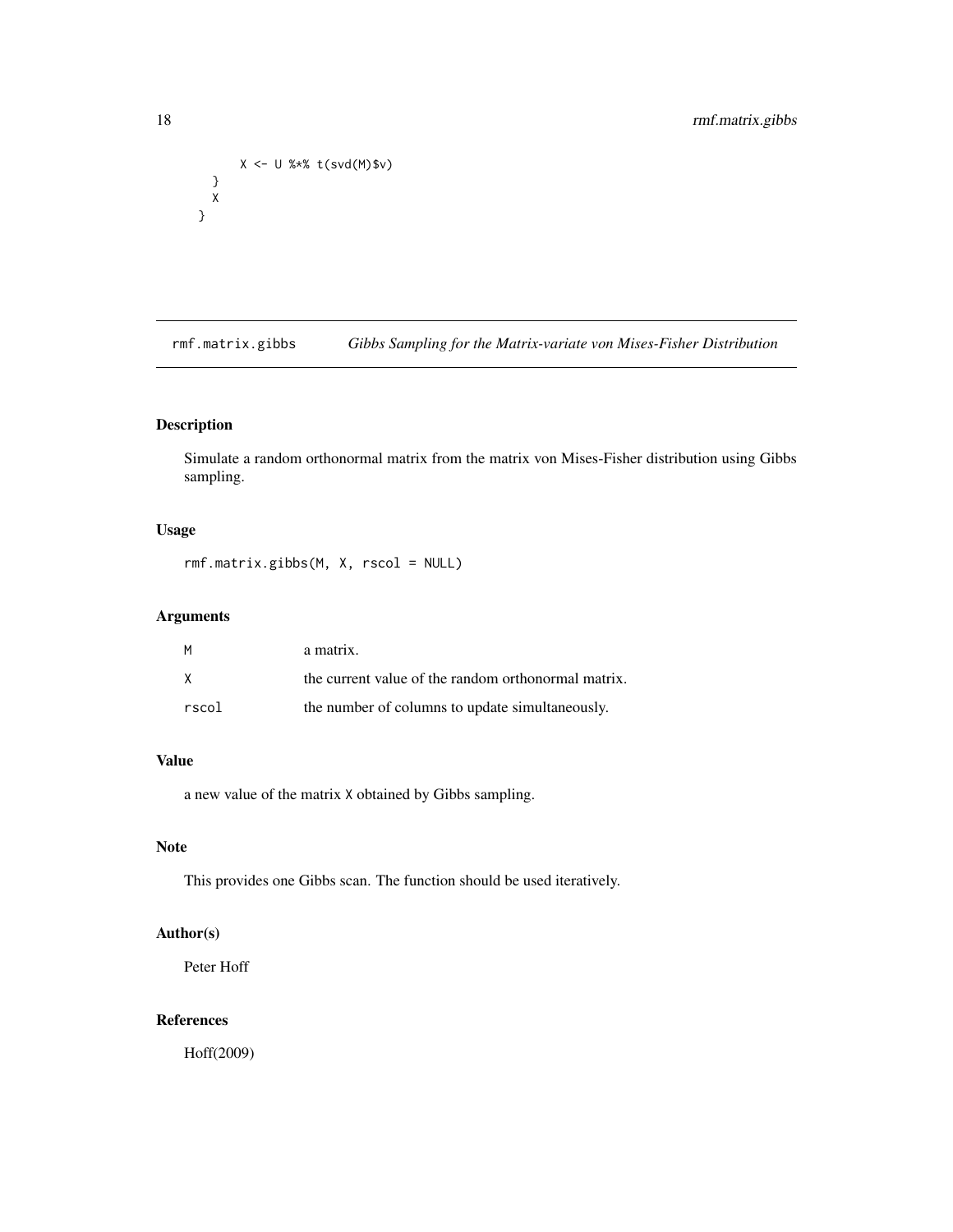#### <span id="page-18-0"></span>rmf.vector 19

#### Examples

```
Z<-matrix(rnorm(10*5),10,5)
U<-rmf.matrix(Z)
U<-rmf.matrix.gibbs(Z,U)
## The function is currently defined as
function (M, X, rscol = NULL)
{
    if (is.null(rscol)) {
        rscol <- max(2, min(round(log(dim(M)[1])), dim(M)[2]))
    }
    sM \leftarrow svd(M)H <- sM$u %*% diag(sM$d)
    Y <- X %*% sM$v
    m \leftarrow \text{dim}(H)[1]R < -dim(H)[2]for (iter in 1:round(R/rscol)) {
        r <- sample(seq(1, R, length = R), rscol)
        N <- NullC(Y[, -r])
        y <- rmf.matrix(t(N) %*% H[, r])
        Y[, r] <- N %*% y
    }
    Y %*% t(sM$v)
  }
```
rmf.vector *Simulate a Random Normal Vector*

#### Description

Simulate a random normal vector from the von Mises-Fisher distribution as described in Wood(1994).

#### Usage

```
rmf.vector(kmu)
```
#### Arguments

kmu a vector.

#### Value

a vector.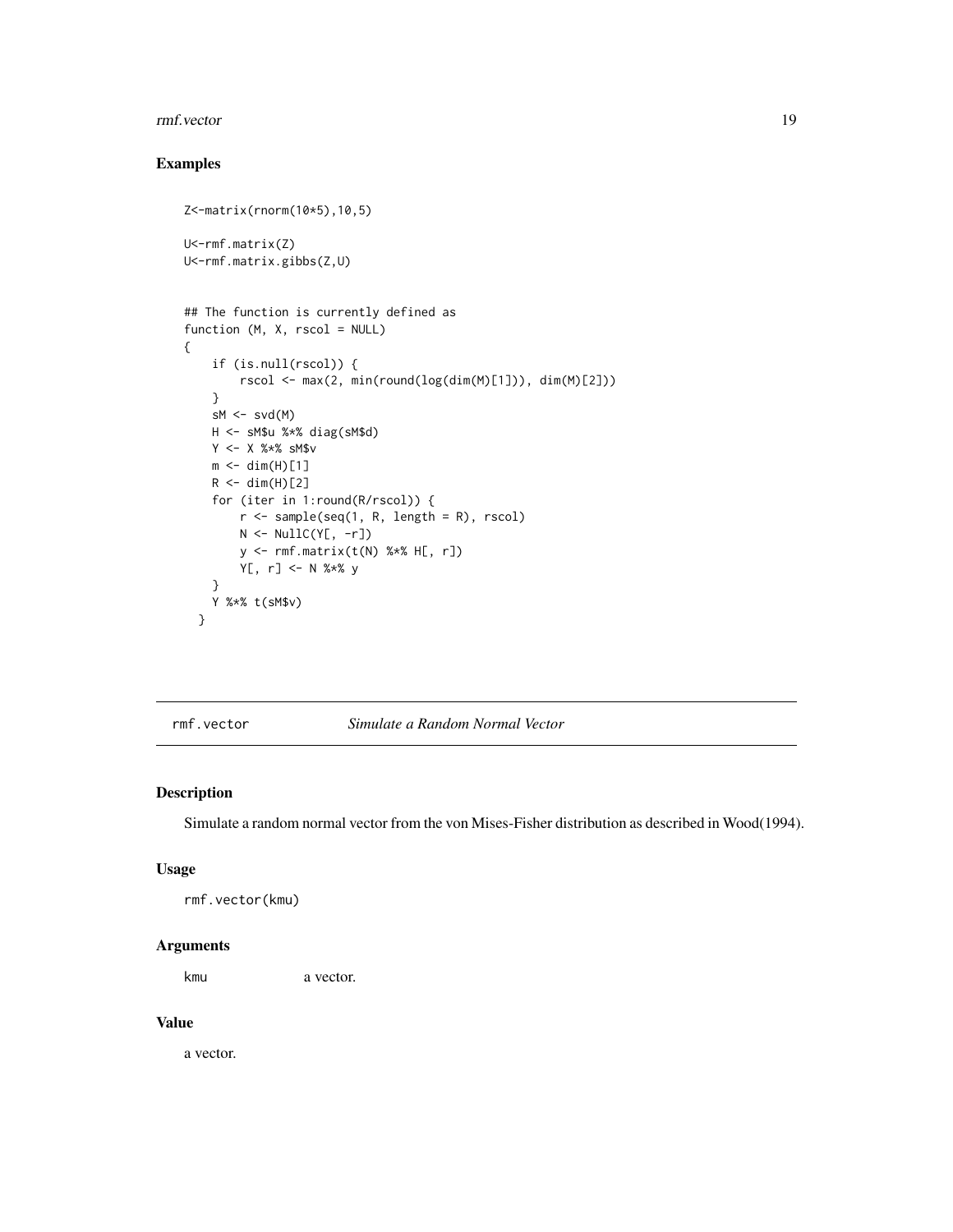<span id="page-19-0"></span>20 rustiefel

#### Author(s)

Peter Hoff

#### References

Wood(1994), Hoff(2009)

#### Examples

```
## The function is currently defined as
function (kmu)
{
    kap <- sqrt(sum(kmu^2))
    mu <- kmu/kap
    m <- length(mu)
    if (kap == 0) {
        u <- rnorm(length(kmu))
        u<-matrix(u/sqrt(sum(u^2)),m,1)
    }
    if (kap > 0) {
        if (m == 1) {
            u \le -(-1)^{\text{th}}nbinom(1, 1, 1/(1 + exp(2 * kap * mu)))
        }
        if (m > 1) {
            W < -rW(kap, m)V \leftarrow \text{norm}(m - 1)V <- V/sqrt(sum(V^2))
             x \leq -c((1 - W^2)^0.5 \times t(V), W)u <- cbind(NullC(mu), mu) %*% x
        }
    }
    u
  }
```
rustiefel *Siumlate a Uniformly Distributed Random Orthonormal Matrix*

#### Description

Siumlate a random orthonormal matrix from the uniform distribution on the Stiefel manifold.

#### Usage

rustiefel(m, R)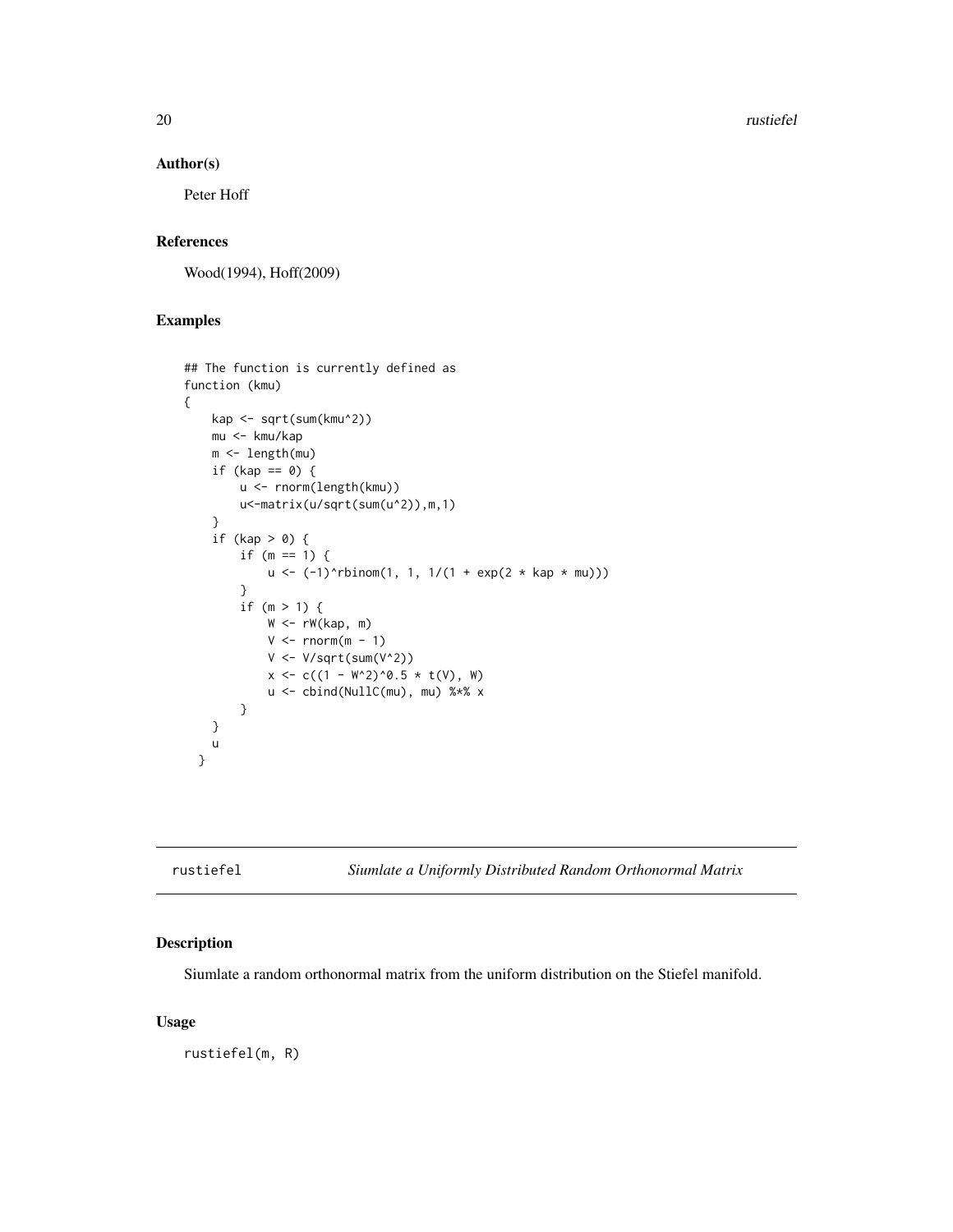#### <span id="page-20-0"></span>Arguments

| m   | the length of each column vector. |
|-----|-----------------------------------|
| - R | the number of column vectors.     |

#### Value

an m\*R orthonormal matrix.

#### Author(s)

Peter Hoff

#### References

Hoff(2007)

#### Examples

```
## The function is currently defined as
function (m, R)
{
    X \leftarrow \text{matrix}(rnorm(m * R), m, R)tmp \leftarrow eigen(t(X) % * \& X)X %*% (tmp$vec %*% sqrt(diag(1/tmp$val, nrow = R)) %*% t(tmp$vec))
  }
```

| ۰. |   |
|----|---|
| ×  | × |

#### rW *Simulate* W *as Described in Wood(1994)*

#### Description

Auxilliary variable simulation for rejection sampling of rmf.vector, as described in Wood(1994).

#### Usage

rW(kap, m)

#### Arguments

| kap | a positive scalar.  |
|-----|---------------------|
| m   | a positive integer. |

#### Value

a number between zero and one.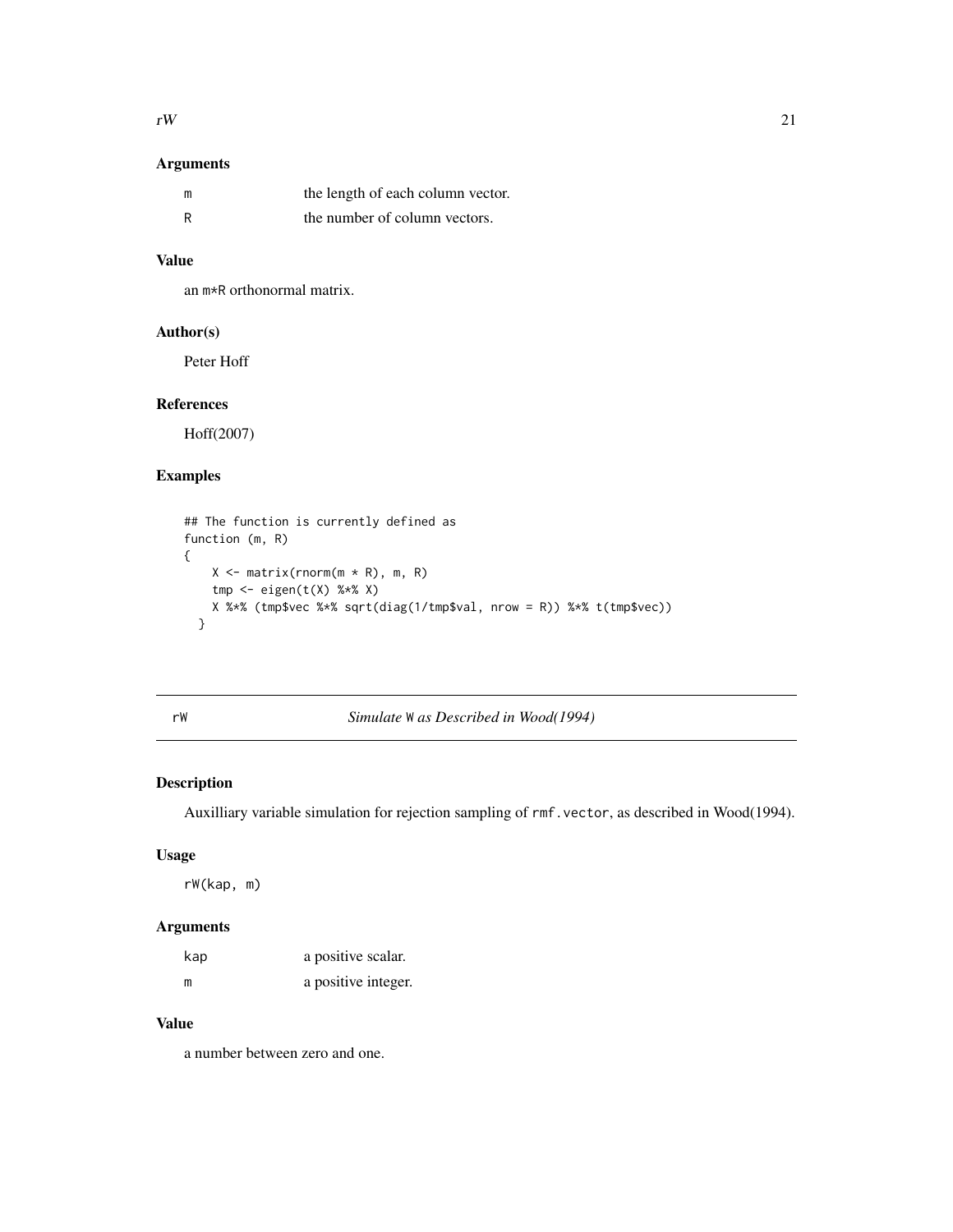#### <span id="page-21-0"></span>Author(s)

Peter Hoff

#### Examples

```
rW(pi,4)
## The function is currently defined as
function (kap, m)
{
   .C("rw", kap = as.double(kap), m = as.integer(m), w = double(1))$w
  }
```
ry\_bing *Helper Function for Sampling a Bingham-distributed Vector*

#### Description

C interface to perform a Gibbs update of y with invariant distribution proportional to  $exp(\text{sum}(1*y^2))$ with respect to the uniform measure on the sphere.

#### Usage

ry\_bing(y, l)

#### Arguments

| <b>V</b> | a normal vector. |
|----------|------------------|
|          | a vector.        |

#### Value

a normal vector.

#### Author(s)

Peter Hoff

#### References

Hoff(2009)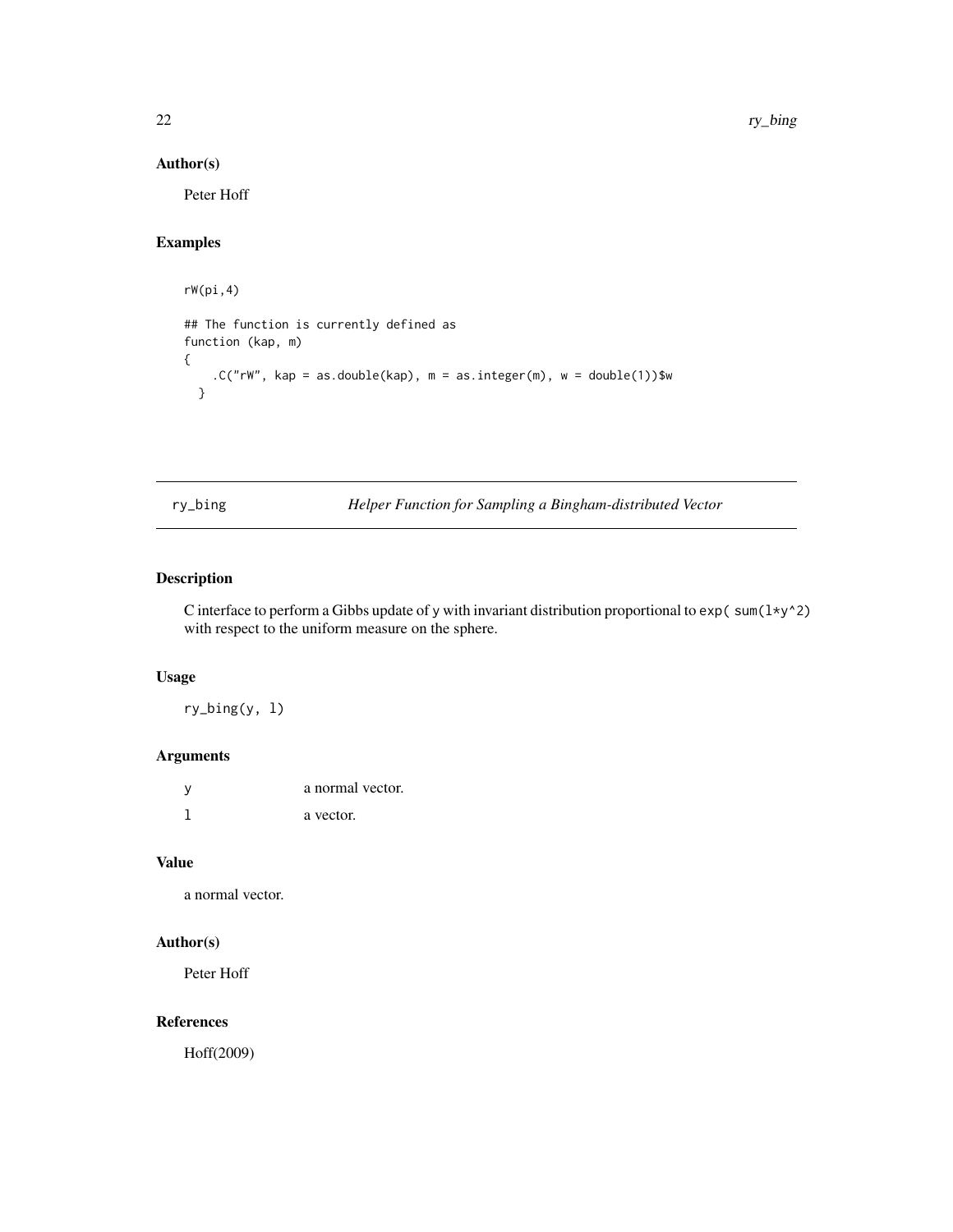#### <span id="page-22-0"></span>ry\_bmf 23

#### Examples

```
## The function is currently defined as
function (y, l)
{
    .C("ry_bing", y = as.double(y), 1 = as.double(1), n = as.integer(length(y)))$y
  }
```

| ٠<br>I |  |
|--------|--|
|--------|--|

Helper Function for Sampling a Bingham-von Mises-Fisher*distributed Vector*

#### Description

C interface to perform a Gibbs update of y with invariant distribution proportional to  $exp(\sum \sum y^2 + y^2)$ with respect to the uniform measure on the sphere.

#### Usage

 $ry_bmf(y, 1, d)$ 

#### Arguments

| - V          | a normal vector. |
|--------------|------------------|
|              | a vector.        |
| <sub>d</sub> | a vector.        |

#### Value

a normal vector

#### Author(s)

Peter Hoff

#### References

Hoff(2009)

```
## The function is currently defined as
function (y, l, d)
{
   C("ry_bmf", y = as.double(y), l = as.double(l), d = as.double(d),n = as.integer(length(y)))$y
 }
```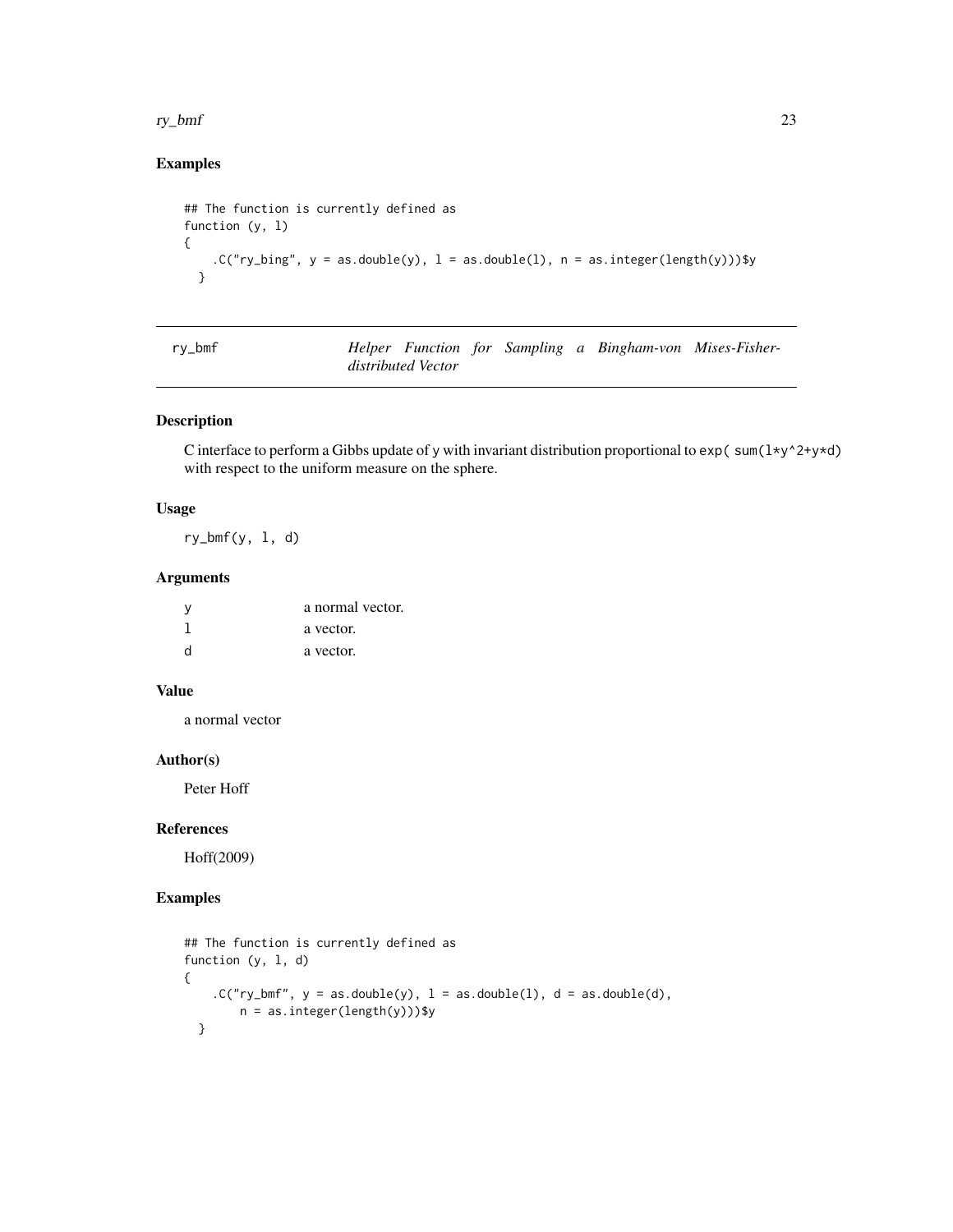<span id="page-23-0"></span>

# Description

compute the trace of a square matrix

# Usage

tr(X)

# Arguments

X Square matrix